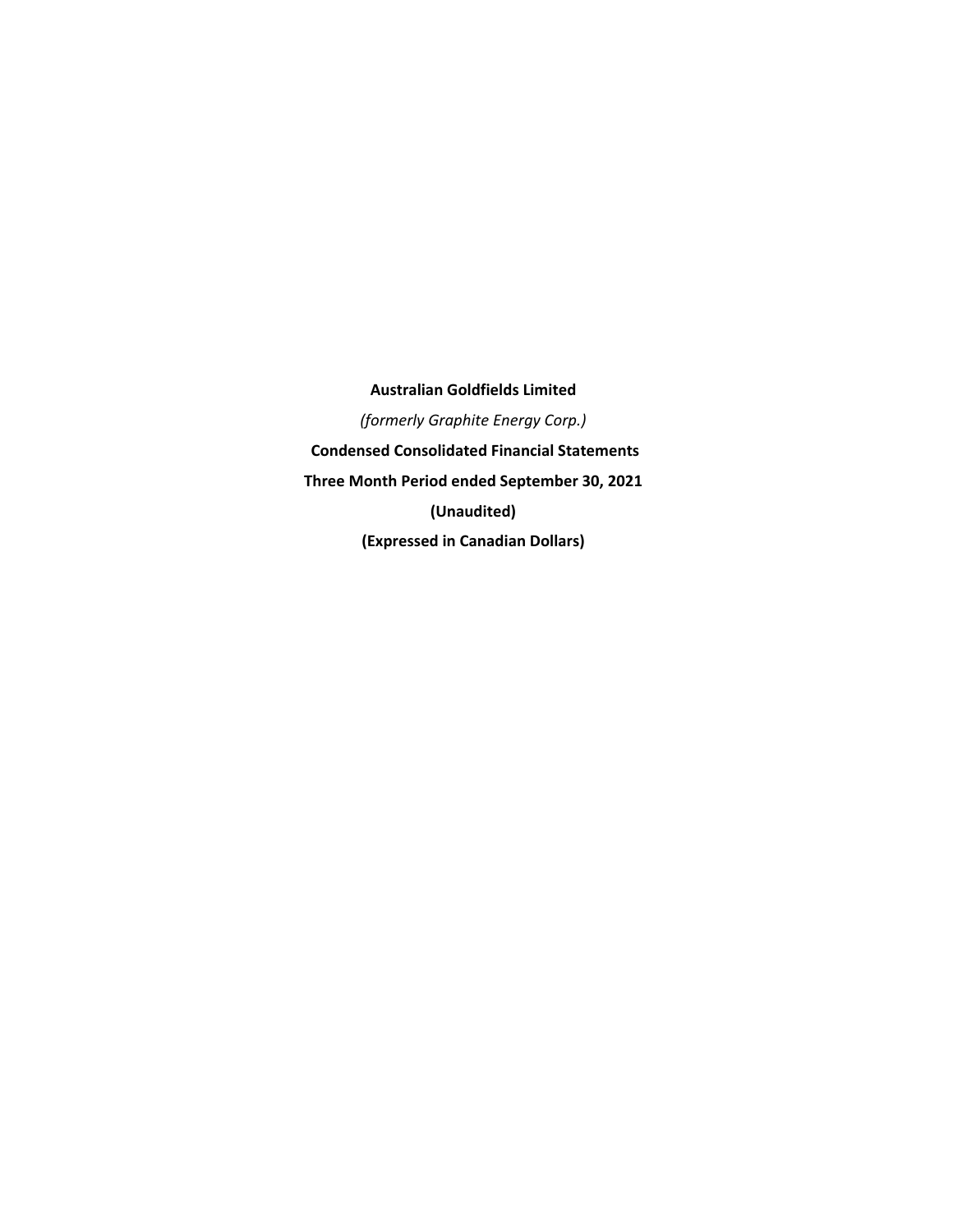# **NOTICE TO READER**

Under National Instrument 51‐102, Part 4, subsection 4.3(3)(a), if an auditor has not performed a review of the interim financial statements, they must be accompanied by a notice indicating that the financial statements have not been reviewed by an auditor.

The accompanying unaudited condensed interim financial statements have been prepared by and are the responsibility of the management.

The Company's independent auditor has not performed a review of these financial statements in accordance with the standards established by the Canadian Institute of Chartered Professional Accountants for a review of interim financial statements by an entity's auditor.

**VANCOUVER, BC** 

**November 29, 2021**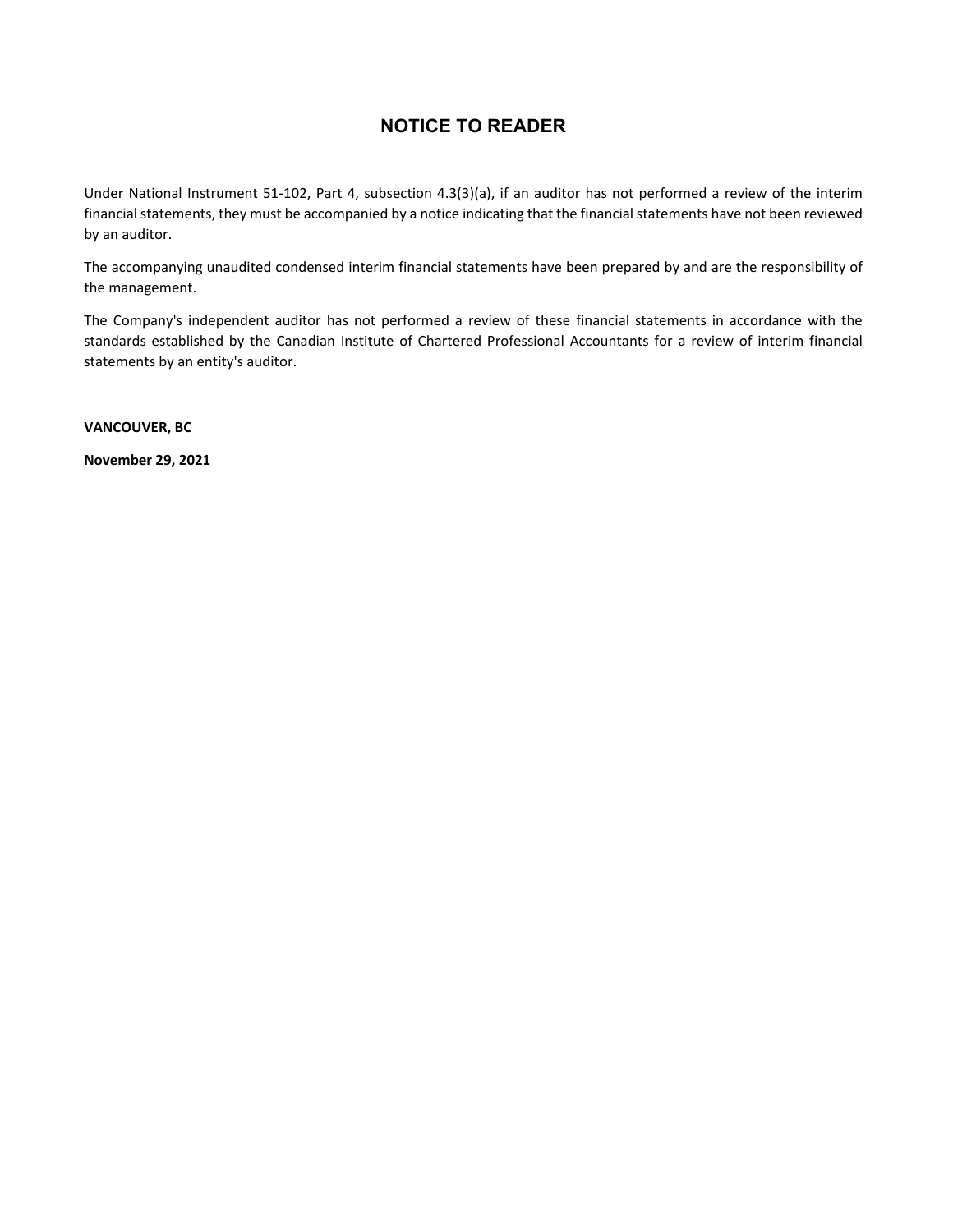*(formerly Graphite Energy Corp.)*

Condensed Consolidated Interim Statements of Financial Position

(Expressed in Canadian dollars ‐ Unaudited)

|                                            |              | September 30, | <b>June 30,</b> |
|--------------------------------------------|--------------|---------------|-----------------|
|                                            | <b>Notes</b> | 2021          | 2021            |
|                                            |              | -\$-          | -\$-            |
| <b>ASSETS</b>                              |              |               |                 |
| <b>Current assets</b>                      |              |               |                 |
| Cash                                       |              | 1,582,349     | 1,814,926       |
| Receivables                                | 3            | 44,361        | 40,234          |
| Prepaid expenses                           |              | 13,333        | 20,433          |
| <b>Non-current assets</b>                  |              | 1,640,043     | 1,875,593       |
| Exploration and evaluation assets          | 5            | 2,122,915     | 2,122,915       |
| <b>TOTAL ASSETS</b>                        |              | 3,762,958     | 3,998,508       |
| <b>LIABILITIES</b>                         |              |               |                 |
| <b>Current liabilities</b>                 |              |               |                 |
| Trade payables and accrued liabilities     | 4            | 195,252       | 212,160         |
| <b>TOTAL LIABILITIES</b>                   |              | 195,252       | 212,160         |
| <b>SHAREHOLDERS' EQUITY</b>                |              |               |                 |
| Share capital                              | 6            | 6,645,360     | 6,645,360       |
| Reserve                                    | 6            | 1,833,636     | 1,833,636       |
| Deficit                                    |              | (4,911,290)   | (4,692,648)     |
| <b>TOTAL SHAREHOLDERS' EQUITY</b>          |              | 3,567,706     | 3,786,348       |
| TOTAL LIABILITIES AND SHAREHOLDERS' EQUITY |              | 3,762,958     | 3,998,508       |

**Nature of operations and going concern** (Note 1)

**Approved and authorized on behalf of the Board on November 29, 2021:**

| "Adrian F.C. Hobkirk"<br>"Teresa Cherry"<br>Director | Director |
|------------------------------------------------------|----------|
|------------------------------------------------------|----------|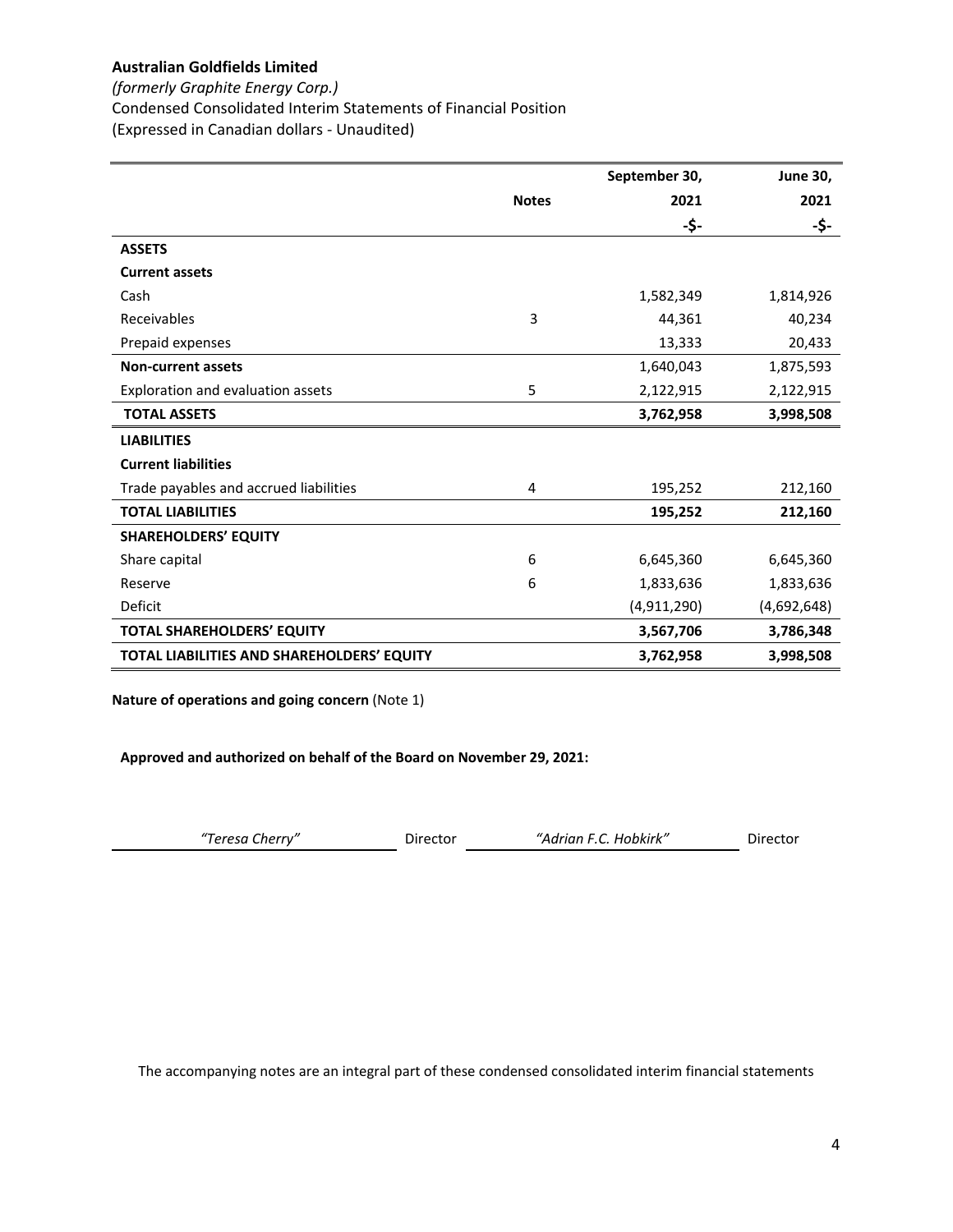# *(formerly Graphite Energy Corp.)*

Condensed Consolidated Interim Statements of Loss and Comprehensive Loss

(Expressed in Canadian dollars ‐ Unaudited)

|                                                            |              | Three months ended |               |  |
|------------------------------------------------------------|--------------|--------------------|---------------|--|
|                                                            |              | September 30,      | September 30, |  |
|                                                            |              | 2021               | 2020          |  |
|                                                            |              | -\$-               | -\$-          |  |
| <b>EXPENSES</b>                                            | <b>Notes</b> |                    |               |  |
| <b>Business advisory</b>                                   |              | 7,000              | 35,310        |  |
| Consulting, management and directors fees                  | 7            | 97,554             | 100,176       |  |
| Office and administration                                  |              | 2,581              | 1,521         |  |
| Professional fees                                          |              | 10,820             | 38,761        |  |
| Exploration                                                | 7            | 93,594             | 158,850       |  |
| Regulatory and filing fees                                 |              | 5,033              | 1,554         |  |
| Shareholder communication                                  | 9            | 5,000              |               |  |
| Stock-based compensation                                   | 6            |                    | 1,163,137     |  |
| Transfer agent and filing fees                             |              | (2,940)            | 4,391         |  |
| Website                                                    |              |                    | 15,497        |  |
| <b>Total expenses</b>                                      |              | (218,642)          | (1,519,197)   |  |
|                                                            |              |                    |               |  |
| Net loss and comprehensive loss                            |              | (218, 642)         | (1,519,197)   |  |
|                                                            |              |                    |               |  |
| Basic and diluted loss per share                           |              | (0.01)             | (0.10)        |  |
| Weighted average shares outstanding - basic and<br>diluted |              |                    |               |  |
|                                                            |              | 26,911,010         | 15,033,442    |  |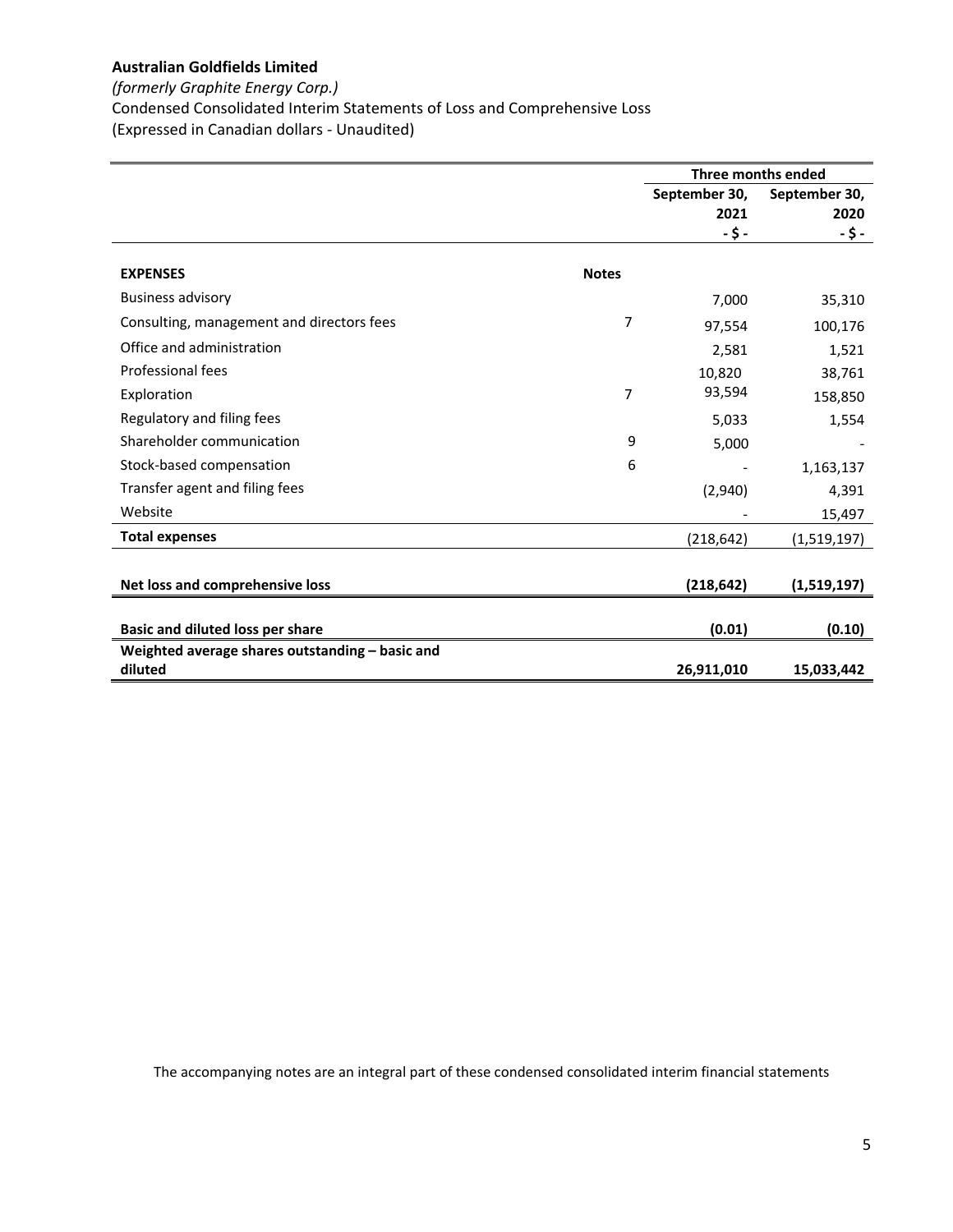*(formerly Graphite Energy Corp.)* Condensed Consolidated Interim Statements of Changes in Shareholders' Equity (Deficiency) (Expressed in Canadian dollars ‐ Unaudited)

|                                           |             | Share capital            |                |                          |                          |                      |
|-------------------------------------------|-------------|--------------------------|----------------|--------------------------|--------------------------|----------------------|
|                                           | <b>Note</b> | Number of<br>shares      | Amount<br>-\$- | <b>Reserve</b><br>-\$-   | <b>Deficit</b><br>-\$-   | <b>Total</b><br>-\$- |
| Balance at June 30, 2020                  |             | 8,816,051                | 2,212,415      | $\blacksquare$           | (2, 181, 857)            | 30,558               |
| Shares issued for private placement (net) |             | 13,000,000               | 2,499,951      | $\overline{\phantom{a}}$ | $\overline{\phantom{a}}$ | 2,499,951            |
| Share issue costs - finders warrants      |             |                          | (526, 910)     | 526,910                  | $\overline{\phantom{a}}$ |                      |
| Stock based compensation - options        | 5           | $\overline{\phantom{0}}$ | -              | 1,163,137                |                          | 1,163,137            |
| Net and comprehensive loss for the period |             |                          |                | $\overline{\phantom{a}}$ | (1,519,197)              | (1,519,197)          |
| <b>Balance at September 30, 2020</b>      |             | 21,816,051               | 4,185,456      | 1,690,047                | (3,701,054)              | 2,174,449            |
| Balance at June 30, 2021                  |             | 30,663,065               | 6,645,360      | 1,833,636                | (4,692,648)              | 3,786,348            |
| Net and comprehensive loss for the period |             |                          |                |                          | (218, 642)               | (218, 642)           |
| Balance at September 30, 2021             |             | 30,663,065               | 6,648,360      | 1,833,636                | (4,911,290)              | 3,567,706            |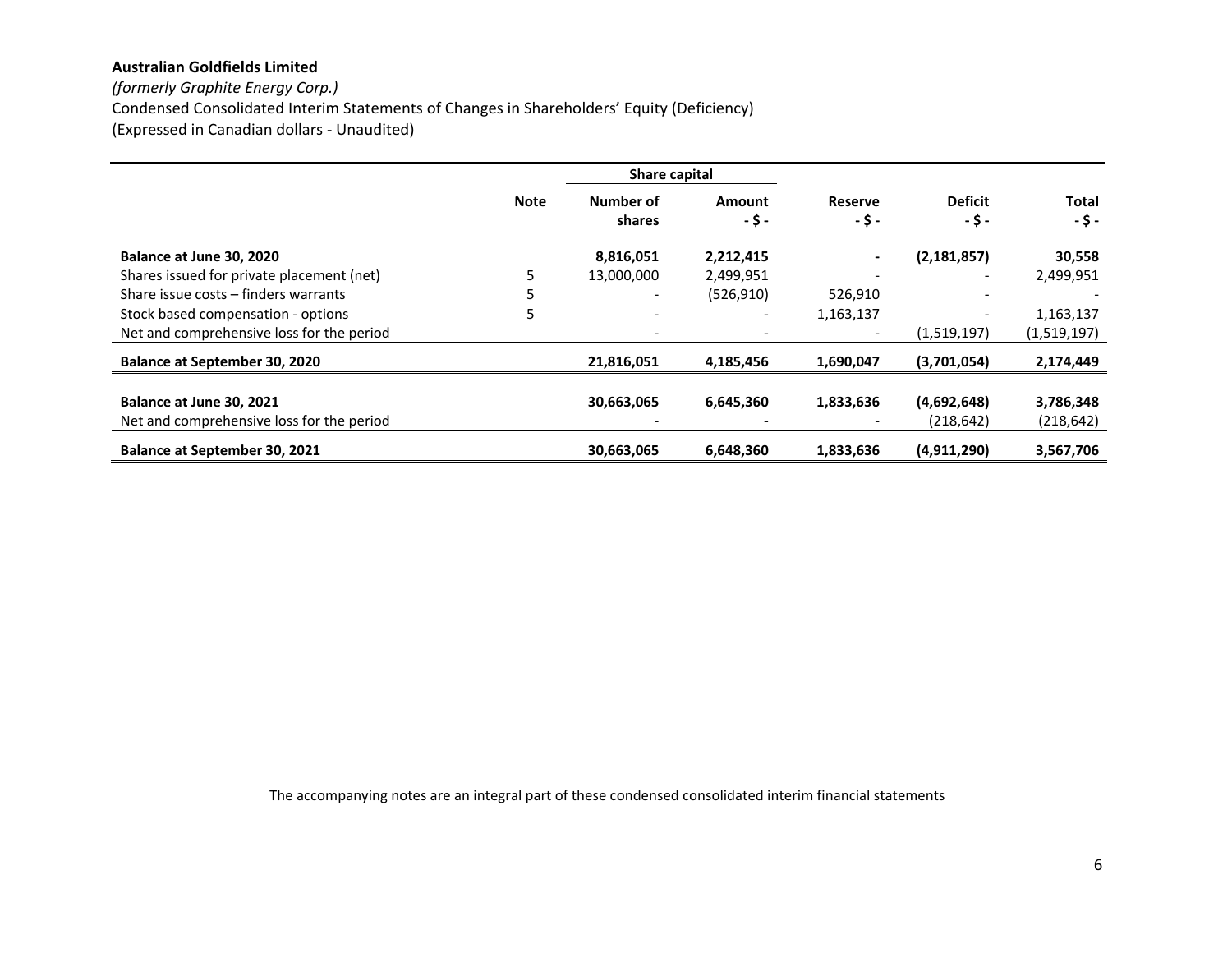# *(formerly Graphite Energy Corp.)*

Condensed Consolidated Interim Statement of Cash Flows

(Expressed in Canadian dollars ‐ Unaudited)

|                                                 | Three months ended |               |  |
|-------------------------------------------------|--------------------|---------------|--|
|                                                 | September 30,      | September 30, |  |
|                                                 | 2021               | 2020          |  |
|                                                 | \$                 | \$            |  |
| <b>Operating activities</b>                     |                    |               |  |
| Loss for the period                             | (218, 642)         | (1,519,197)   |  |
| Items not affecting cash:                       |                    |               |  |
| Share-based payment                             |                    | 1,163,137     |  |
| Net change in non-cash working capital items:   |                    |               |  |
| Receivables                                     | 4,127              | (9, 721)      |  |
| Prepaid expenses                                | (7, 100)           | (21, 691)     |  |
| Accounts payable and accrued liabilities        | 16,908             | 45,327        |  |
| Net cash flows used in operating activities     | (232, 577)         | (342,145)     |  |
|                                                 |                    |               |  |
| <b>Financing activities</b>                     |                    |               |  |
| Shares issued net of share issuance cost        |                    | 2,393,951     |  |
| Net cash flows provided by financing activities |                    | 2,393,951     |  |
| Change in cash during the period                | 232,577            | 2,051,806     |  |
| Cash, beginning                                 | 1,814,926          | 141,836       |  |
| Cash, ending                                    | 1,582,349          | 2,193,642     |  |

During the period ended September 30, 2021 the Company had no non‐cash transactions.

During the period ended September 30, 2020 the Company had the following non‐cash transaction:

 in connection with a private placement, the Company issued 930,000 finders warrants, valued at \$526,910 (Note 6).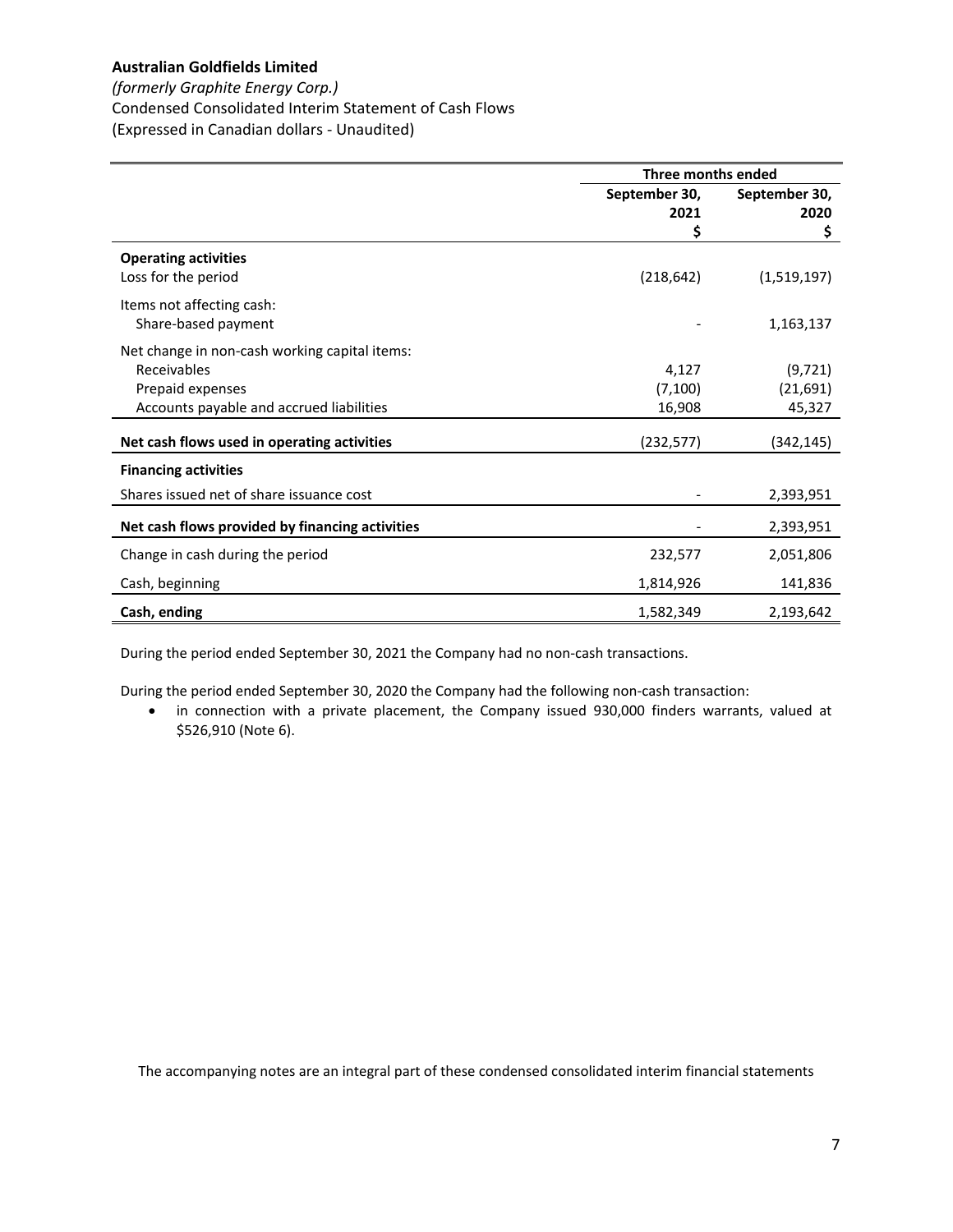# **1. Nature of operations and going concern**

Australian Goldfields Limited *(formerly Graphite Energy Corp.)* (the "Company") was incorporated on October 14, 2016 under the laws of the province of British Columbia, Canada, and its principal activity is the acquisition and exploration of mineral properties. The Company's shares are listed on the Canadian Security Exchange ("CSE").

The head office and principal address and registered records office of the Company is located at 1681 Chestnut Street, Suite 400, Vancouver, British Columbia, Canada, V6J 4M6.

These consolidated financial statements have been prepared on the assumption that the Company will continue as a going concern, meaning it will continue in operation for the foreseeable future and will be able to realize assets and discharge liabilities in the ordinary course of operations. Different bases of measurement may be appropriate if the Company was not expected to continue operations for the foreseeable future. At September 30, 2021, the Company had not achieved profitable operations, had an accumulated deficit of \$4,911,290, had not advanced its mineral property to commercial production and expects to incur further losses in the development of its business, all of which indicate a material uncertainty that may cast significant doubt about the Company's ability to continue as a going concern. The Company's continuation as a going concern is dependent upon successful results from its mineral property exploration activities and its ability to attain profitable operations to generate funds and/or its ability to raise equity capital or borrowings sufficient to meet its current and future obligations. Although the Company has been successful in the past in raising funds to continue operations, there is no assurance it will be able to do so in the future.

Since March 2020, several measures have been implemented in Canada and the rest of the world in response to the increased impact from the novel coronavirus ("COVID‐19"). The Company continues to operate its business at this time. While the impact of COVID‐19 is expected to be temporary, the current circumstances are dynamic and the impacts of COVID‐19 on business operations, cannot be reasonably estimated at this time. The Company anticipates this could have an adverse impact on its business, results of operations, financial position and cash flows in 2022.

# **2. Statement of compliance with International Financial Reporting Standards and basis of preparation**

These consolidated financial statements were authorized for issue on November 29, 2021, by the directors of the Company.

# *Statement of compliance with International Financial Reporting Standards*

These consolidated financial statements have been prepared in accordance with International Financial Reporting Standards ("IFRS") as issued by the International Accounting Standards Board ("IASB") and interpretations of the International Financial Reporting Interpretations Committee ("IFRIC").

The accounting policies applied in preparation of these financial statements are consistent with those applied and disclosed in the Company's audited financial statements for the year ended June 30, 2021.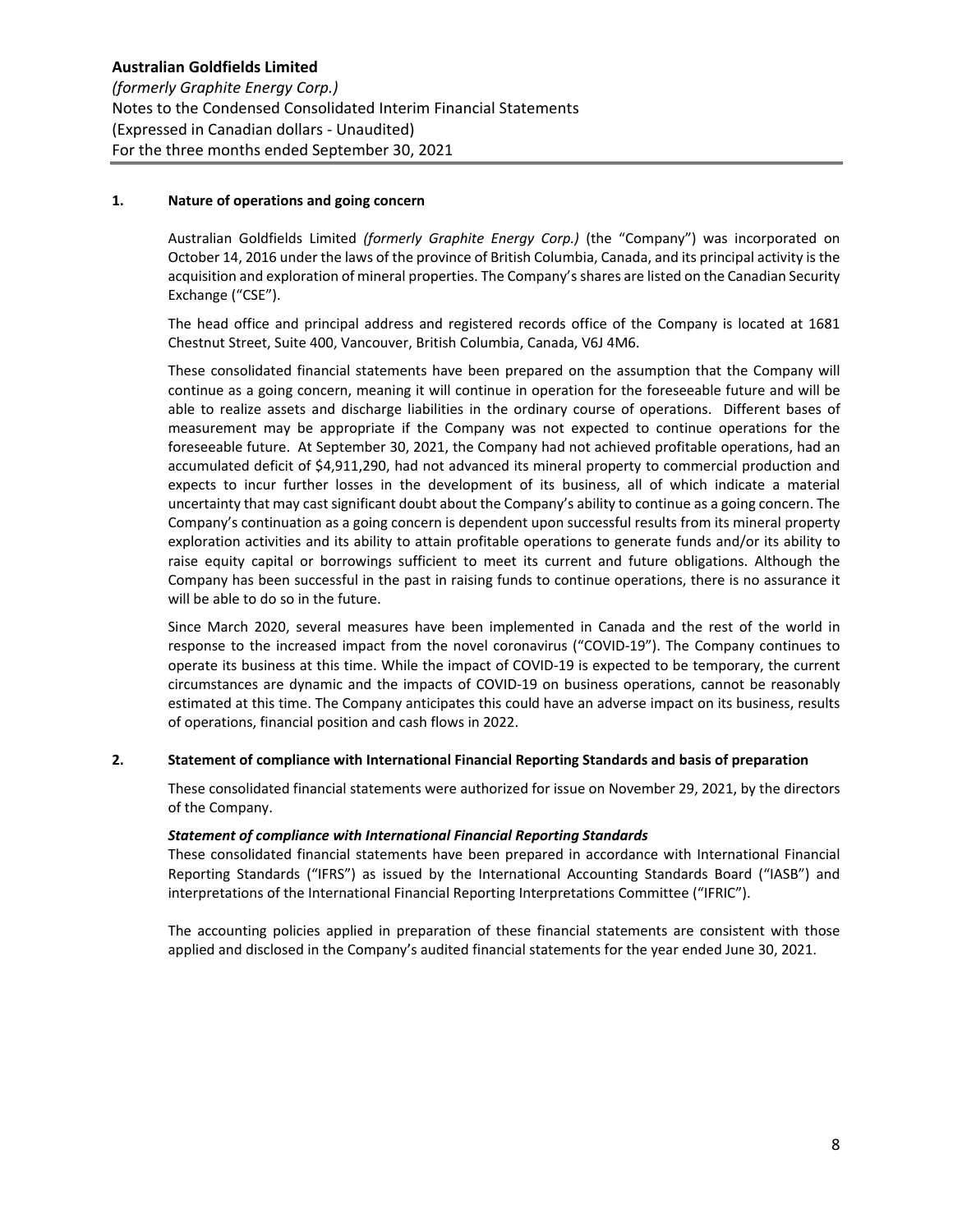# **Australian Goldfields Limited**  *(formerly Graphite Energy Corp.)* Notes to the Condensed Consolidated Interim Financial Statements (Expressed in Canadian dollars ‐ Unaudited) For the three months ended September 30, 2021

**2. Statement of compliance with International Financial Reporting Standards and basis of preparation**  (cont'd)

# *Basis of preparation*

These consolidated financial statements have been prepared on a historical cost basis, except for financial instruments classified as financial instruments at fair value through profit and loss, which are stated at their fair value. In addition, these consolidated financial statements have been prepared using the accrual basis of accounting except for cash flow information. These consolidated financial statements are presented in Canadian dollars unless otherwise noted.

# *Consolidation*

These consolidated financial statements include the accounts of the Company and its wholly owned subsidiary, Pilbara Gold Group Pty. Ltd ("Pilbara"). Pilbara is incorporated in Australian and as at June 30, 2021, it is 100% owned by the Company.

# *Significant accounting judgments, estimates and assumptions*

The preparation of consolidated financial statements in conformity with IFRS requires management to make certain estimates, judgments and assumptions that affect the reported amounts of assets and liabilities at the date of the financial statements and the reported revenues and expenses during this year.

Although management uses historical experience and its best knowledge of the amount, events or actions to form the basis for judgments and estimates, actual results may differ from these estimates.

The most significant accounts that require estimates as the basis for determining the stated amounts include the valuation of share‐based payments and recognition of deferred tax amounts.

Critical judgments exercised in applying accounting policies that have the most significant effect on the amounts recognized in the financial statements are as follows:

# i) Going concern

The Company's ability to execute its strategy by funding future working capital requirements requires judgment. Estimates and assumptions are continually evaluated and are based on historical experience and other factors, such as, expectations of future events that are believed to be reasonable under the circumstances.

# ii) Impairment of assets

Economic recoverability and probability of future benefits of exploration and evaluation assets. Management uses several criteria in its assessments of economic recoverability and probability of future economic benefits including geologic and other technical information, history of conversion of mineral deposits with similar characteristics to its own properties to proven and probable mineral reserves, the quality and capacity of existing infrastructure facilities, evaluation of permitting and environmental issues and local support for the project.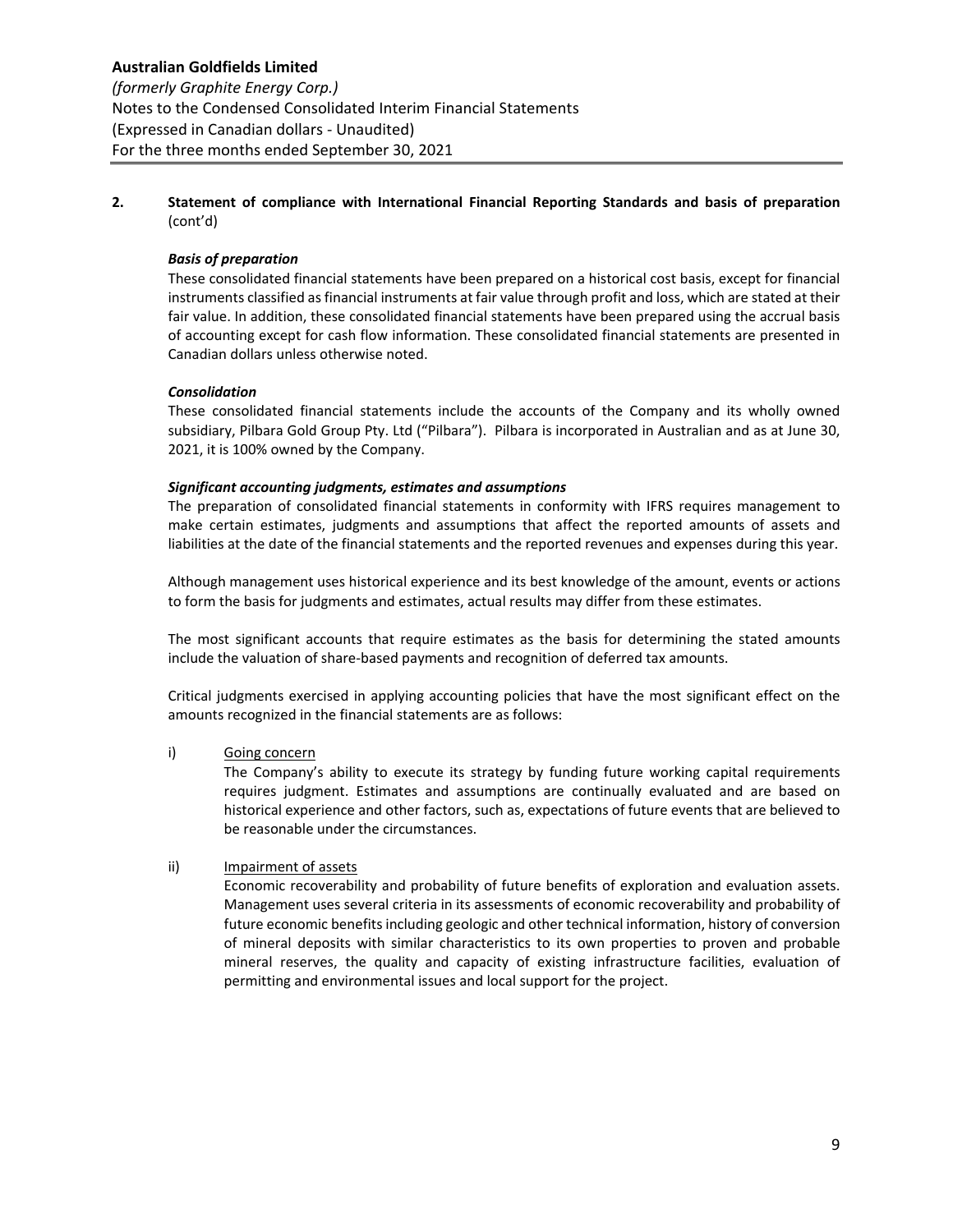# *Significant accounting judgments, estimates and* **assumptions** *(cont'd)*

- iii) Exploration and evaluation expenditures The carrying value and the recoverability of exploration and evaluation assets, which are included in the statements of financial position. The cost model is utilized and the value of the exploration and evaluation assets is based on the expenditures incurred. At every reporting period, management assesses the potential impairment which involves assessing whether or not facts or circumstances exist that suggest the carrying amount exceeds the recoverable amount.
- iv) Deferred taxes

Deferred tax assets are recognized for all deductible temporary differences, carry-forward of unused tax assets and unused tax losses, to the extent that probable that future taxable profit will be available against which the deductible temporary differences and carry‐forward of unused tax assets and unused tax losses can be utilized.

v) Share‐Based Compensation

The Company uses the fair value method of valuing compensation expense associated with the Company's share‐based compensation plan. Estimating fair value requires determining the most appropriate valuation model for a grant of equity instruments, which is dependent on the terms and conditions of the grant.

#### vi) Business Combination and Asset Acquisition

Judgement is required to determine if the Company's acquisition represented a business combination or an asset purchase. More specifically, management concluded that most of the Company's acquisitions did not represent a business, as the assets acquired were not an integrated set of activities with inputs, processes and outputs. For acquisitions that represented the purchase of assets, no goodwill was recognized on the transactions and acquisition costs were capitalized to the assets purchased rather than expensed. As the Company concluded that most of the acquisitions were asset acquisitions, an allocation of the purchase price to the individual identifiable assets acquired, including identifiable and unidentifiable intangible assets, and liabilities assumed based on their fair values at the date of purchase was required. The fair values of the net assets acquired were calculated using significant estimates and judgments. If estimates or judgments differed, this could result in a materially different allocation of net assets on the consolidated statement of financial position.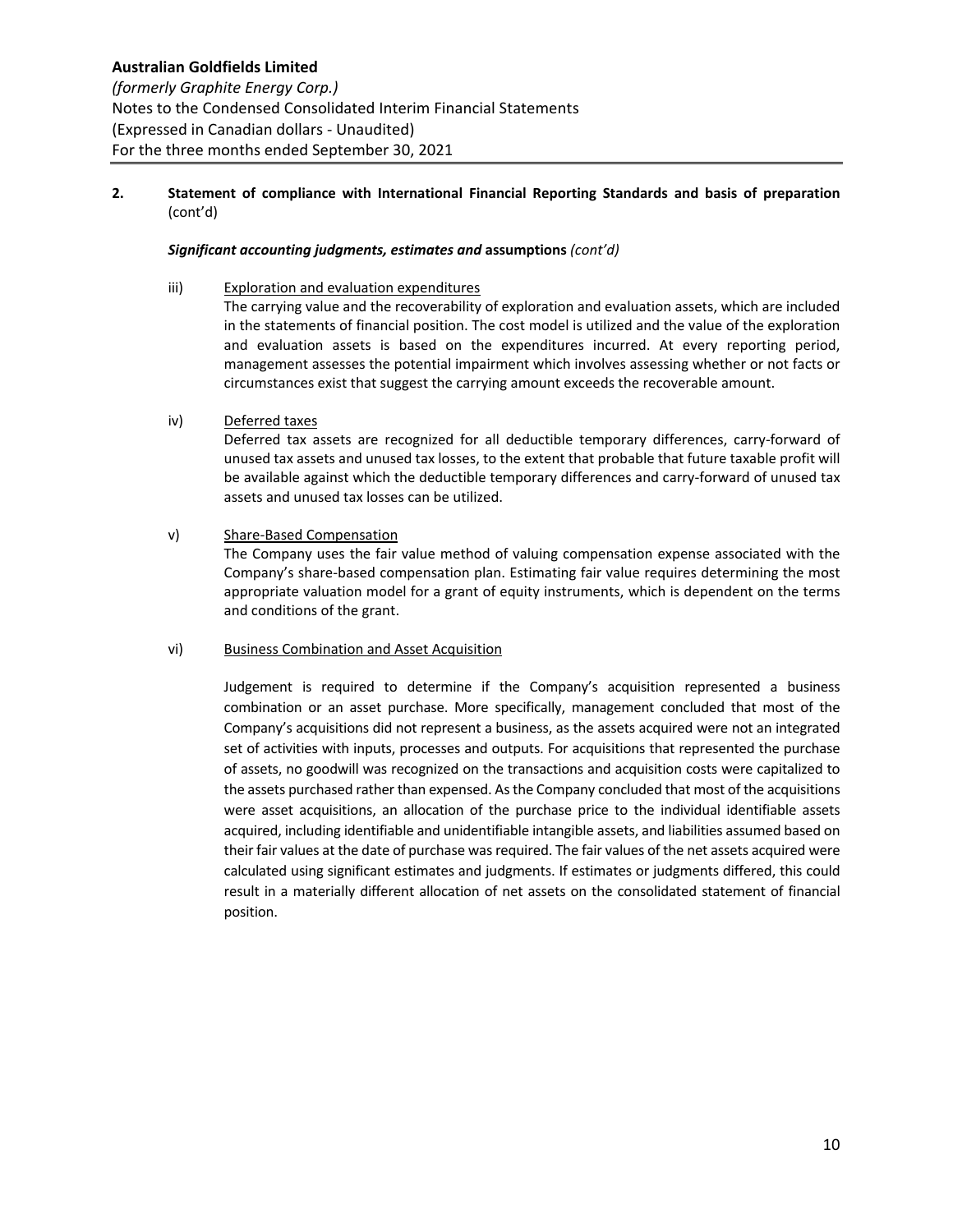# *Significant accounting judgments, estimates and* **assumptions** *(cont'd)*

#### vi) Business Combination and Asset Acquisition (cont'd)

In a business combination, substantially all identifiable assets, liabilities and contingent liabilities acquired are recorded at the date of acquisition at their respective fair values. One of the most significant areas of judgment and estimation relates to the determination of the fair value of these assets and liabilities, including the fair value of contingent consideration, if applicable. If any intangible assets are identified, depending on the type of intangible asset and the complexity of determining its fair value, an independent external valuation expert may develop the fair value, using appropriate valuation techniques, which are generally based on a forecast of the total expected future net cash flows. These valuations are linked closely to the assumptions made by management regarding the future performance of the assets concerned and any changes in the discount rate applied. In certain circumstances where estimates have been made, the Company may obtain thirdparty valuations of certain assets, which could result in further refinement of the fair‐value allocation of certain purchase prices and accounting adjustments.

#### *Foreign currency translation*

The functional currency of the Company is measured using the currency of the primary economic environment in which the Company operates. These financial statements are presented in Canadian dollars which is the Company's functional and presentation currency. The functional currency for the Company's subsidiary is the Canadian dollar.

Foreign currency transactions are translated into functional currency using the exchange rates prevailing at the date of the transaction. Foreign currency monetary assets and liabilities are translated at the period end exchange rate. Non-monetary assets and liabilities measured at historical cost continue to be carried at the exchange rate at the date of the transaction. Non‐monetary assets and liabilities measured at fair value are reported at the exchange rate at the date when fair values were determined.

Exchange differences arising on the translation of monetary items or on settlement of monetary items are recognized in profit or loss in the statement of loss and comprehensive loss in the period in which they arise, except where deferred in equity as a qualifying cash flow or net investment hedge.

#### *Share‐based payments*

Share-based payments to employees are measured at the fair value of the instruments issued and amortized over the vesting periods. Share-based payments to non-employees are measured at the fair value of goods or services received or the fair value of the equity instruments issued, if it is determined the fair value of the goods or services cannot be reliably measured and are recorded at the date the goods or services are received. The corresponding amount is recorded to reserves. The fair value of options is determined using the Black–Scholes Option Pricing Model which incorporates all market vesting conditions. The number of shares and options expected to vest is reviewed and adjusted at the end of each reporting period such that the amount recognized for services received as consideration for the equity instruments granted shall be based on the number of equity instruments that eventually vest. Vesting is determined by the Board of Directors.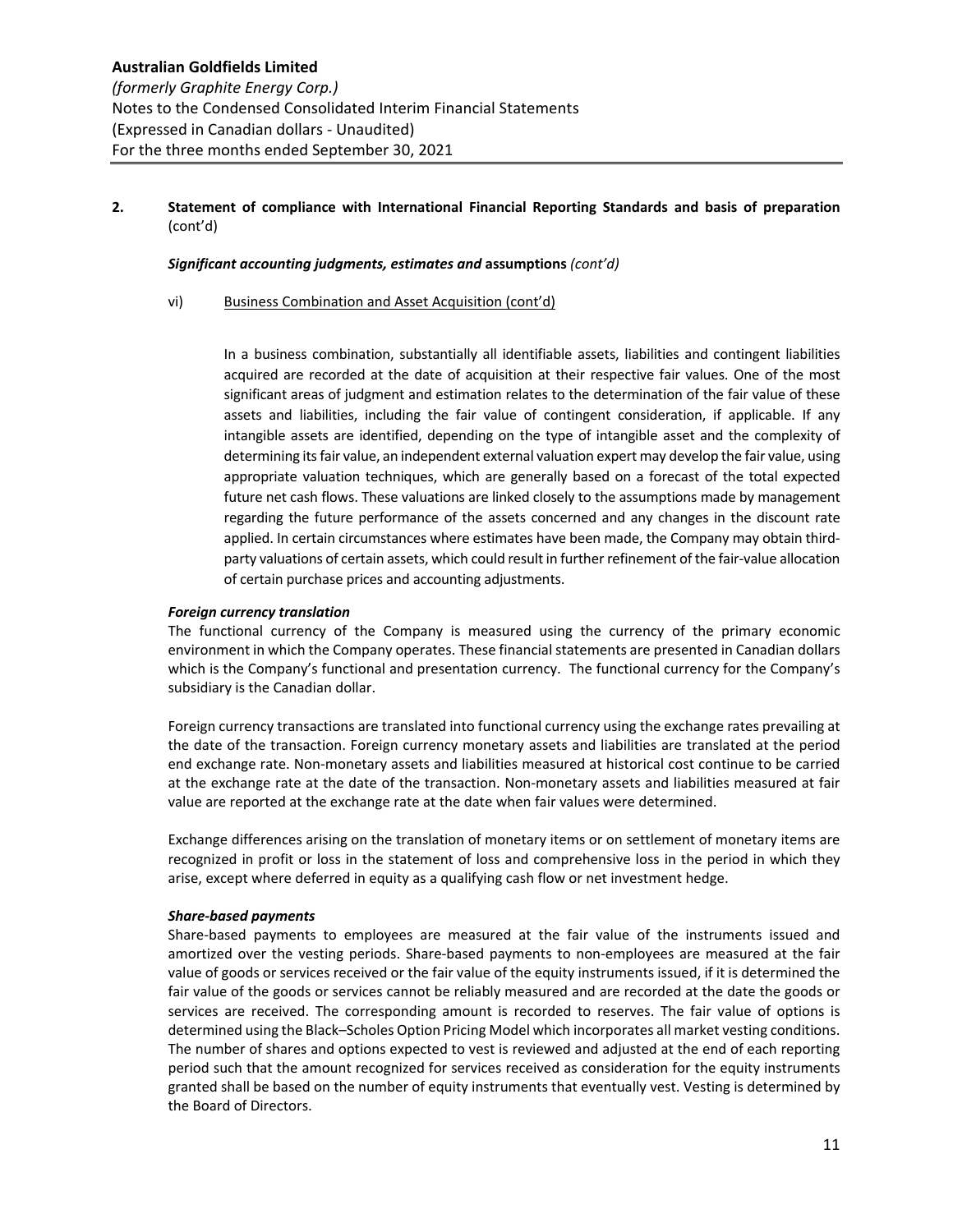# *Financial instruments*

The following is the Company's accounting policy for financial instruments under IFRS 9:

# (i) Classification

The Company classifies its financial instruments in the following categories: at fair value through profit and loss ("FVTPL"), at fair value through other comprehensive income (loss) ("FVTOCI") or at amortized cost. The Company determines the classification of financial assets at initial recognition. The classification of debt instruments is driven by the Company's business model for managing the financial assets and their contractual cash flow characteristics. Equity instruments that are held for trading are classified as FVTPL. For other equity instruments, on the day of acquisition the Company can make an irrevocable election (on an instrument‐by‐instrument basis) to designate them as at FVTOCI. Financial liabilities are measured at amortized cost, unless they are required to be measured at FVTPL (such as instruments held for trading or derivatives) or if the Company has opted to measure them at FVTPL.

The following table shows the classification under IFRS 9:

| Financial assets/liabilities | Classification |
|------------------------------|----------------|
| Cash                         | <b>FVTPI</b>   |
| Trade payables               | Amortized cost |
| Receivables                  | Amortized cost |

#### (ii) Measurement

#### Financial assets and liabilities at amortized cost

Financial assets and liabilities at amortized cost are initially recognized at fair value plus or minus transaction costs, respectively, and subsequently carried at amortized cost less any impairment.

#### Financial assets and liabilities at FVTPL

Financial assets and liabilities carried at FVTPL are initially recorded at fair value and transaction costs are expensed in the statements of loss and comprehensive loss. Realized and unrealized gains and losses arising from changes in the fair value of the financial assets and liabilities held at FVTPL are included in the statements of loss and comprehensive loss in the period in which they arise.

#### Debt investments at FVOCI

These assets are subsequently measured at fair value. Interest income calculated using the effective interest method, foreign exchange gains and losses and impairment are recognised in profit or loss. Other net gains and losses are recognised in other comprehensive income. On derecognition, gains and losses accumulated in Other Comprehensive Income ("OCI") are reclassified to profit or loss

# Equity investments at FVOCI

These assets are subsequently measured at fair value. Dividends are recognised as income in profit or loss unless the dividend clearly represents a recovery of part of the cost of the investment. Other net gains and losses are recognised in OCI and are never reclassified to profit or loss.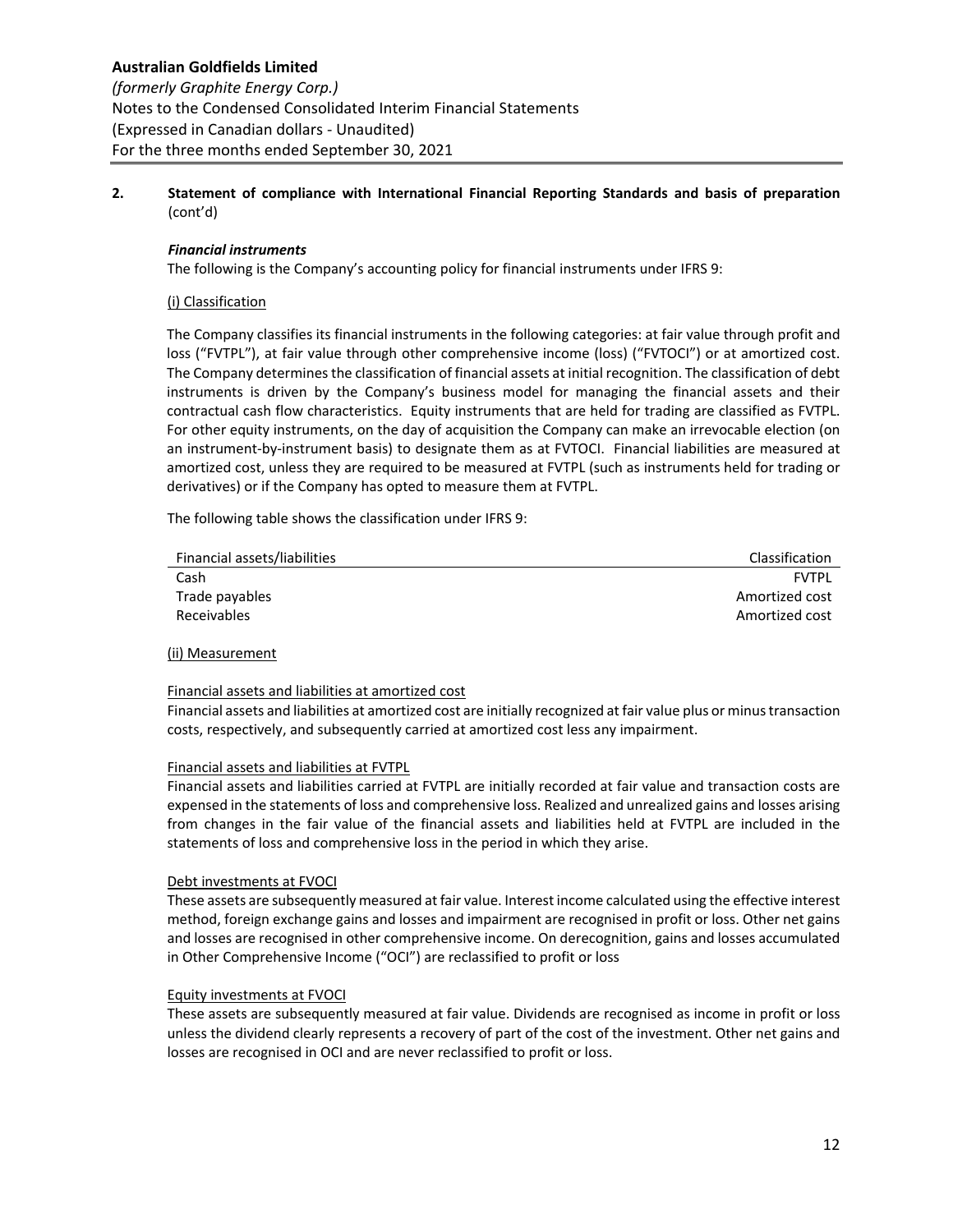# *Financial instruments* (cont'd)

# (iii) Impairment of financial assets at amortized cost

The Company recognizes a loss allowance for expected credit losses on financial assets that are measured at amortized cost. At each reporting date, the Company measures the loss allowance for the financial asset at an amount equal to the lifetime expected credit losses if the credit risk on the financial asset has increased significantly since initial recognition. If at the reporting date, the financial asset has not increased significantly since initial recognition, the Company measures the loss allowance for the financial asset at an amount equal to the twelve month expected credit losses. The Company shall recognize in the statements of loss and comprehensive loss, as an impairment gain or loss, the amount of expected credit losses (or reversal) that is required to adjust the loss allowance at the reporting date to the amount that is required to be recognized.

#### (iv) Derecognition

#### Financial assets

The Company derecognizes financial assets only when the contractual rights to cash flows from the financial assets expire, or when it transfers the financial assets and substantially all of the associated risks and rewards of ownership to another entity.

#### Financial liabilities

The Company derecognizes a financial liability when its contractual obligations are discharged or cancelled, or expire. The Company also derecognizes a financial liability when the terms of the liability are modified such that the terms and / or cash flows of the modified instrument are substantially different, in which case a new financial liability based on the modified terms is recognized at fair value.

Gains and losses on derecognition are generally recognized in profit or loss.

#### *Impairment of assets*

The carrying amount of the Company's assets is reviewed at each reporting date to determine whether there is any indication of impairment. If such indication exists, the recoverable amount of the asset is estimated in order to determine the extent of the impairment loss. An impairment loss is recognized whenever the carrying amount of an asset or its cash generating unit exceeds its recoverable amount. Impairment losses are recognized in the statement of loss and comprehensive loss.

The recoverable amount of assets is the greater of an asset's fair value less cost to sell and value in use. In assessing value in use, the estimated future cash flows are discounted to their present value using a pretax discount rate that reflects the current market assessments of the time value of money and the risks specific to the asset. For an asset that does not generate cash inflows largely independent of those from other assets, the recoverable amount is determined for the cash‐generating unit to which the asset belongs.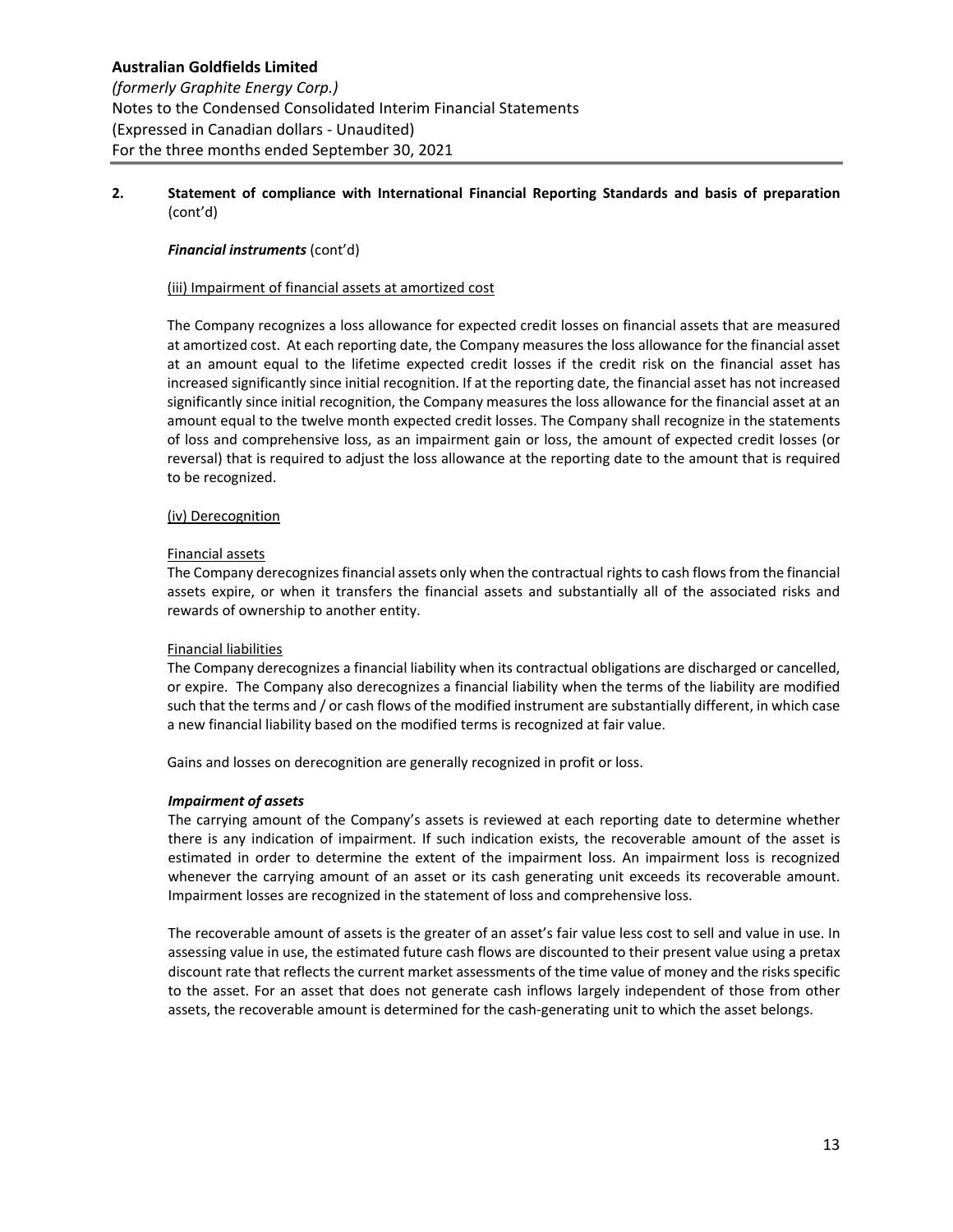# *Impairment of assets (cont'd)*

An impairment loss is only reversed if there is an indication that the impairment loss may no longer exist and there has been a change in the estimates used to determine the recoverable amount, however, not to an amount higher than the carrying amount that would have been determined had no impairment loss been recognized in previous years.

Assets that have an indefinite useful life are not subject to amortization and are tested annually for impairment.

# *Cash*

Cash includes cash on hand and deposits held at call with banks.

#### *Income taxes*

# Current income tax:

Current income tax assets and liabilities for the current period are measured at the amount expected to be recovered from or paid to the taxation authorities. The tax rates and tax laws used to compute the amount are those that are enacted or substantively enacted, at the reporting date, in the countries where the Company operates and generates taxable income.

Current income tax relating to items recognized directly in other comprehensive income or equity is recognized in other comprehensive income or equity and not in profit or loss. Management periodically evaluates positions taken in the tax returns with respect to situations in which applicable tax regulations are subject to interpretation and establishes provisions where appropriate.

# Deferred income tax:

Deferred tax is accounted for using the statement of financial position liability method, providing for temporary differences between the carrying amounts of assets and liabilities for financial reporting purposes and the amounts used for taxation purposes. Deferred taxes are not recognized for temporary differences related to the initial recognition of the assets or liabilities that affect neither accounting nor taxable profit nor investments in subsidiaries, associates and interests in joint ventures to the extent it is probable that they will not reverse in the foreseeable future. The amount of deferred tax provided is based on the expected manner and expected date of realization or settlement of the carrying amount of assets and liabilities, using tax rates enacted or substantively enacted at the statement of financial position date. A deferred tax asset is recognized only to the extent that it is probable that future taxable amounts will be available against which the asset can be utilized.

#### *Loss per share*

Basic loss per share is computed by dividing net loss available to common shareholders by the weighted average number of shares outstanding during the reporting period. Diluted loss per share is computed similar to basic loss per share except that the weighted average shares outstanding are increased to include additional shares for the assumed exercise of stock options and warrants, if dilutive. The number of additional shares is calculated by assuming that outstanding stock options and warrants were exercised and that the proceeds from such exercise were used to acquire common shares at the average market price during the reporting period. For the year presented, this calculation proved to be anti‐dilutive. Diluted loss per share is equal to the basic loss per share.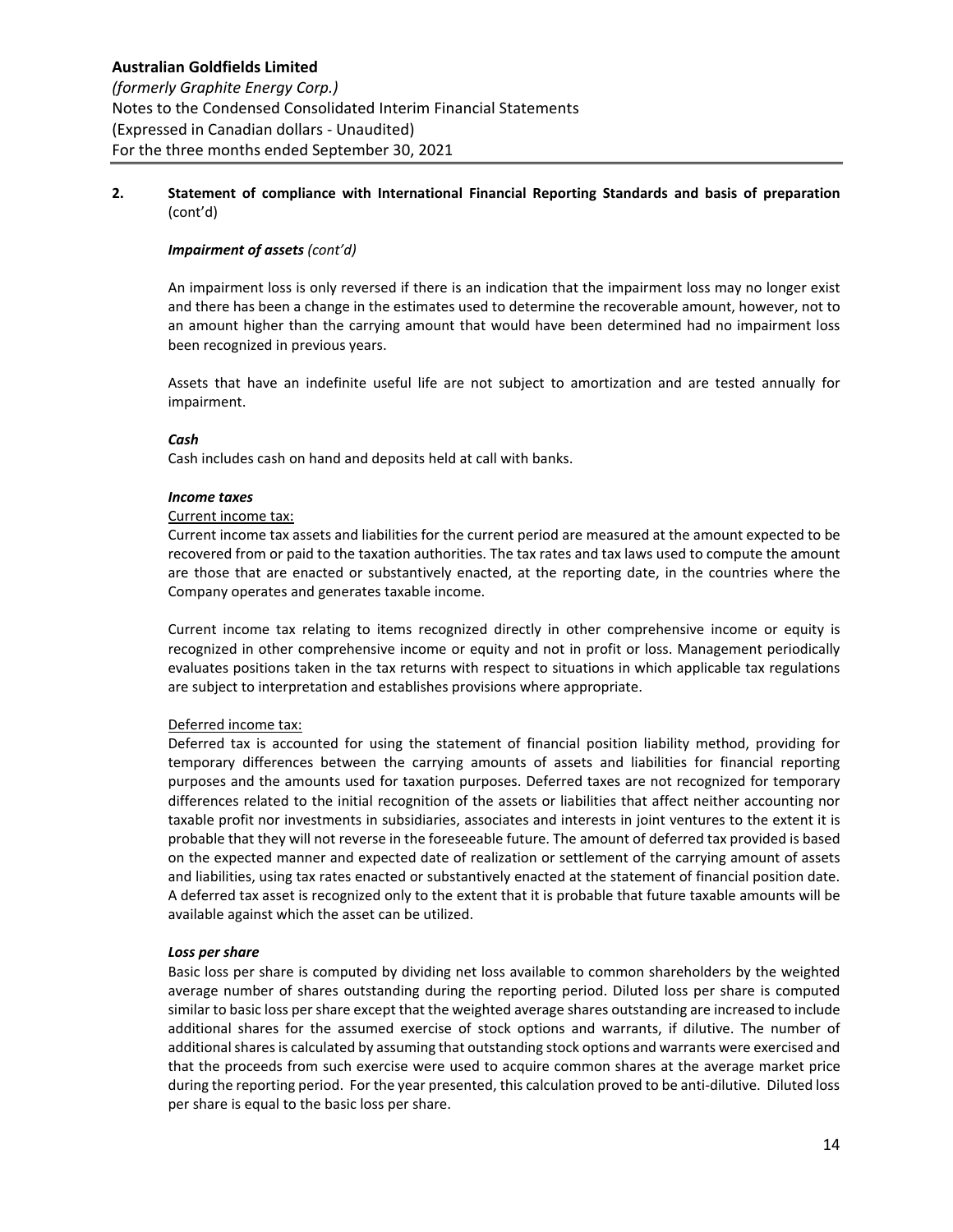#### *Restoration and environmental obligations*

The Company recognizes liabilities for legal and constructive obligations associated with the retirement of exploration and evaluation assets. The net present value of future rehabilitation costs is capitalized to the related asset along with a corresponding increase in rehabilitation provision in the period incurred. Discount rates using a pre‐tax rate that reflect the time value of money are used to calculate the net present value.

The Company's estimates of reclamation costs could change as a result of changes in the regulatory requirements, discount rates and assumptions regarding the amount and timing of the future expenditures. These changes are recorded directly to the related assets with a corresponding entry to the rehabilitation provision. The increase in the provision due to the passage of time is recognized as interest expense.

The Company did not have any restoration provisions at September 30, 2021 and June 30, 2021.

#### *Leases*

At the inception of a lease contract, the Company assesses whether the contract is or contains a lease. A contract is, or contains, a lease if the contract conveys the right to control the use of an identified asset for a period of time in exchange for consideration. To assess whether a contract conveys the right to control the use of an identified asset, the Company assess whether: (i) the contract involves the use of an identified asset; (ii) the Company has the right to obtain substantially all the economic benefits from the use of the asset throughout the period, and; (iii) the Company has the right to direct the use of the asset. The Company did not have any leases as at or for the period ended September 30, 2021 and the year ended June 30, 2021.

Payments associated with short‐term leases and leases of low‐value assets are recognized as an expense on a straight‐line basis in general and administration expense in the consolidated statement of loss and comprehensive loss. Short term leases are defined as leases with a lease term of 12 months or less

#### *Changes in accounting standards*

Other accounting standards or amendments to existing accounting standards that have been issued but have future effective dates are either not applicable or are not expected to have a material impact on the Company's financial statements other than note disclosure. The Company has not early adopted these revised standards.

#### *Change in accounting policy*

During the fiscal year ended June 30, 2021, the Company assessed its significant accounting policy for exploration and evaluation assets and determined it will move forward with the following change to its accounting policy. The effect of this change in accounting policy does not have a material impact on the financial statements for the year ended June 30, 2021, and the year ended June 30, 2020 as the balance of exploration and evaluation assets during the subject periods was \$nil.

#### *Exploration and evaluation assets* (previous policy)

Exploration and evaluation expenditures relating to mineral properties include the costs of acquiring licenses, costs associated with exploration and evaluation activity, and the fair value (at acquisition date) of exploration and evaluation assets acquired in a business combination. Exploration and evaluation expenditures are capitalized. Costs incurred before the Company has obtained the legal rights to explore an area are recognized in profit or loss.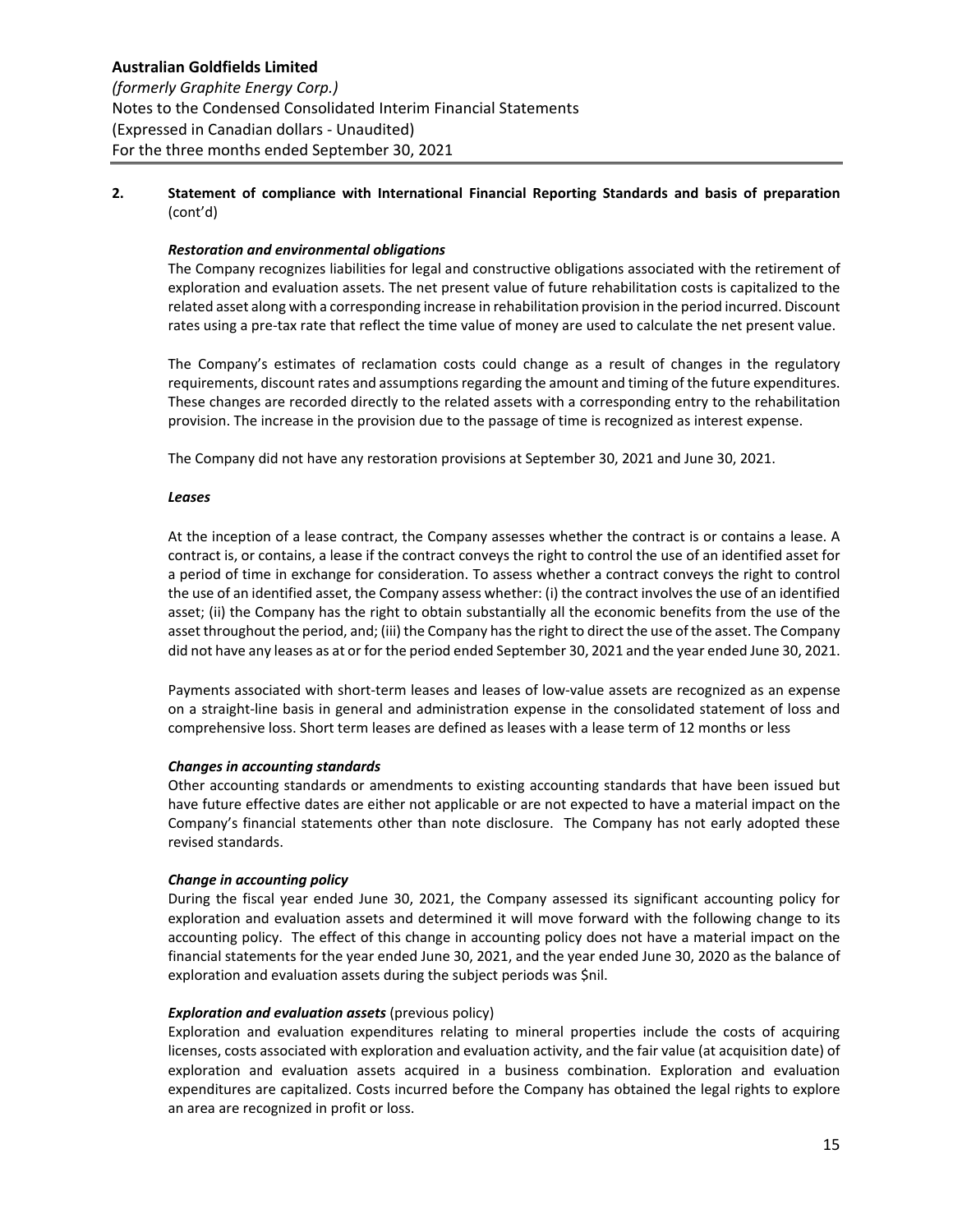# *Exploration and evaluation assets* (previous policy) (cont'd)

Government tax credits received are recorded as a reduction to the cumulative costs incurred and capitalized on the related property.

Exploration and evaluation assets are assessed for impairment if (i) sufficient data exists to determine technical feasibility and commercial viability, or (ii) facts and circumstances suggest that the carrying amount exceeds the recoverable amount.

Once the technical feasibility and commercial viability of the extraction of mineral resources in an area of interest are demonstrable, exploration and evaluation assets attributable to that area of interest are first tested for impairment and then reclassified to mining property and development assets within property, plant and equipment.

Recoverability of the carrying amount of any exploration and evaluation assets is dependent on successful development and commercial exploitation, or alternatively, sale of the respective areas of interest.

# *Exploration and evaluation assets* (policy adopted during the year ended June 30, 2021)

All costs related to the acquisition of exploration and evaluation assets are capitalized on a property‐by‐ property basis, net of recoveries. Exploration costs incurred prior to the determination of the feasibility of mining operations and a decision to proceed with development are expensed to operations as incurred. If economically recoverable ore reserves are developed, capitalized costs of the related property are classified as mining assets and amortized using the unit of‐production method. When a property is abandoned, all related costs are written off to operations.

The amounts shown for acquisition costs represent costs incurred to date and do not necessarily reflect present or future values. These costs are depleted over the useful lives of the properties upon commencement of commercial production or written off if the properties are abandoned or the claims allowed to lapse.

From time to time, the Company may acquire or dispose of an exploration and evaluation asset pursuant to the terms of an option agreement. As the options are exercisable entirely at the discretion of the optionee, the amounts payable or receivable are not recorded. Option payments are recorded as property costs or recoveries when the payments are made or received. Proceeds received on the sale of an option of the Company's property are recorded as a reduction of the mineral property cost. The Company recognizes in income amounts received in excess of the carrying amount.

Although the Company has taken steps to verify the title to exploration and evaluation assets in which it has an interest, in accordance with industry standards for the current stage of exploration of such properties, these procedures do not guarantee the Company's title. Property title may be subject to unregistered prior agreements or transfers and title may be affected by undetected defects.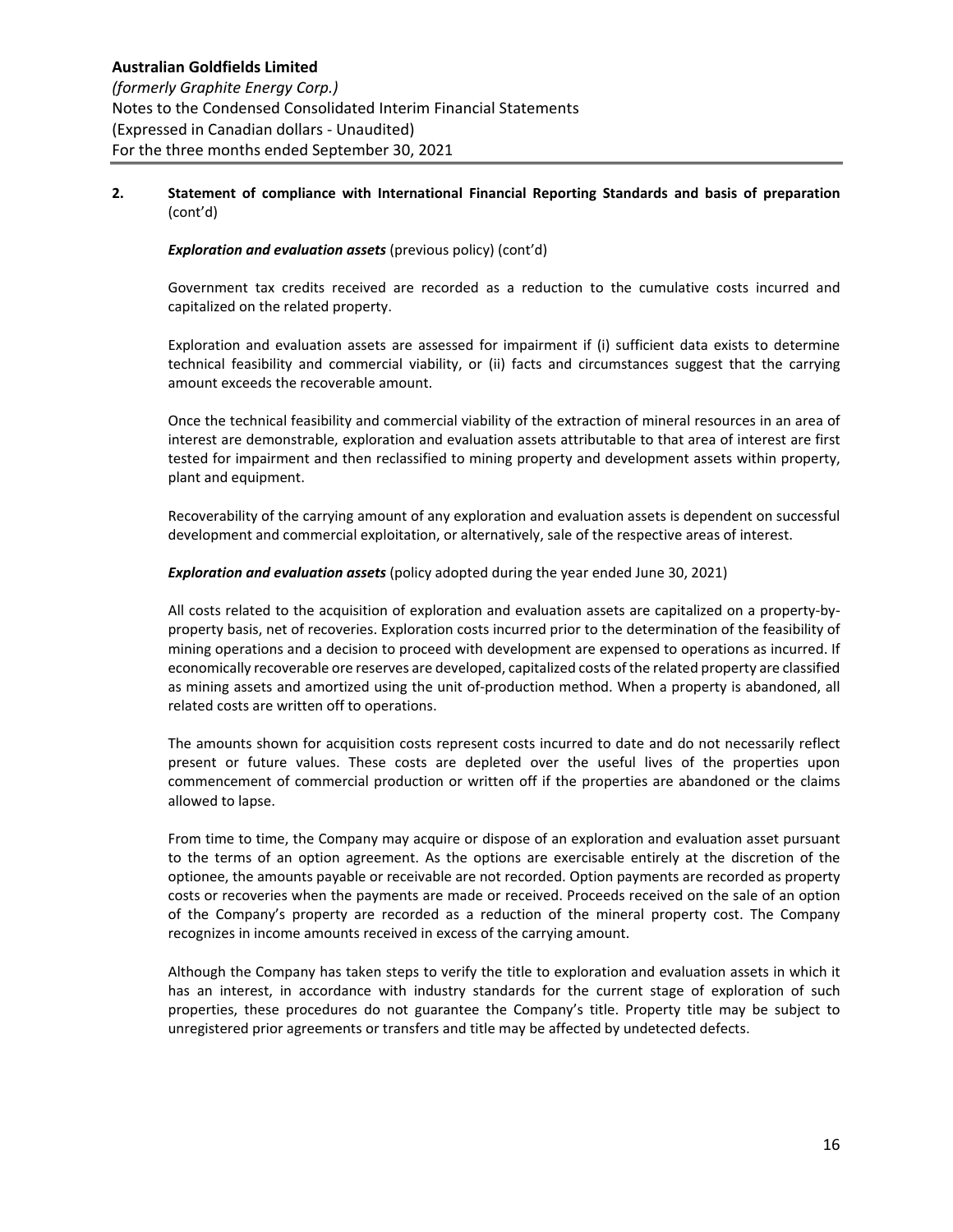# *Exploration and evaluation assets* (new policy) (cont'd)

Exploration and evaluation assets are tested for impairment if facts or circumstances indicate that impairment exists. Examples of such facts and circumstances are as follows:

- the period for which the Company has the right to explore in the specific area has expired during the period or will expire in the near future, and is not expected to be renewed;
- substantive expenditure on further exploration for and evaluation of mineral resources in the specific area is neither budgeted nor planned;
- ‐ exploration for and evaluation of mineral resources in the specific area have not led to the discovery of commercially viable quantities of mineral resources and the entity has decided to discontinue such activities in the specific area; and
- sufficient data exist to indicate that, although a development in the specific area is likely to proceed, the carrying amount of the exploration and evaluation asset is unlikely to be recovered in full from successful development or by sale.

After technical feasibility and commercial viability of extracting a mineral resource are demonstrable, the Company stops capitalizing expenditures for the applicable block of claims or geological area of interest and tests the asset for impairment. The capitalized balance, net of any impairment recognized, is then reclassified to either tangible or intangible mine development assets according to the nature of the asset.

#### **3. Receivables**

The balance in receivables at September 30, 2021 of \$44,361 (June 30, 2020 - \$40,234) consists of government tax credits receivable.

#### **4. Trade payables and accrued liabilities**

|                                         | September 30, | <b>June 30,</b> |
|-----------------------------------------|---------------|-----------------|
|                                         | 2021          | 2021            |
|                                         | -S-           | -S-             |
| Trade payables                          | 188,949       | 190,739         |
| Amounts due to related parties (Note 7) | 3,178         | 8,821           |
| <b>Accrued liabilities</b>              | 3,125         | 12,600          |
| <b>Total</b>                            | 195.252       | 212.160         |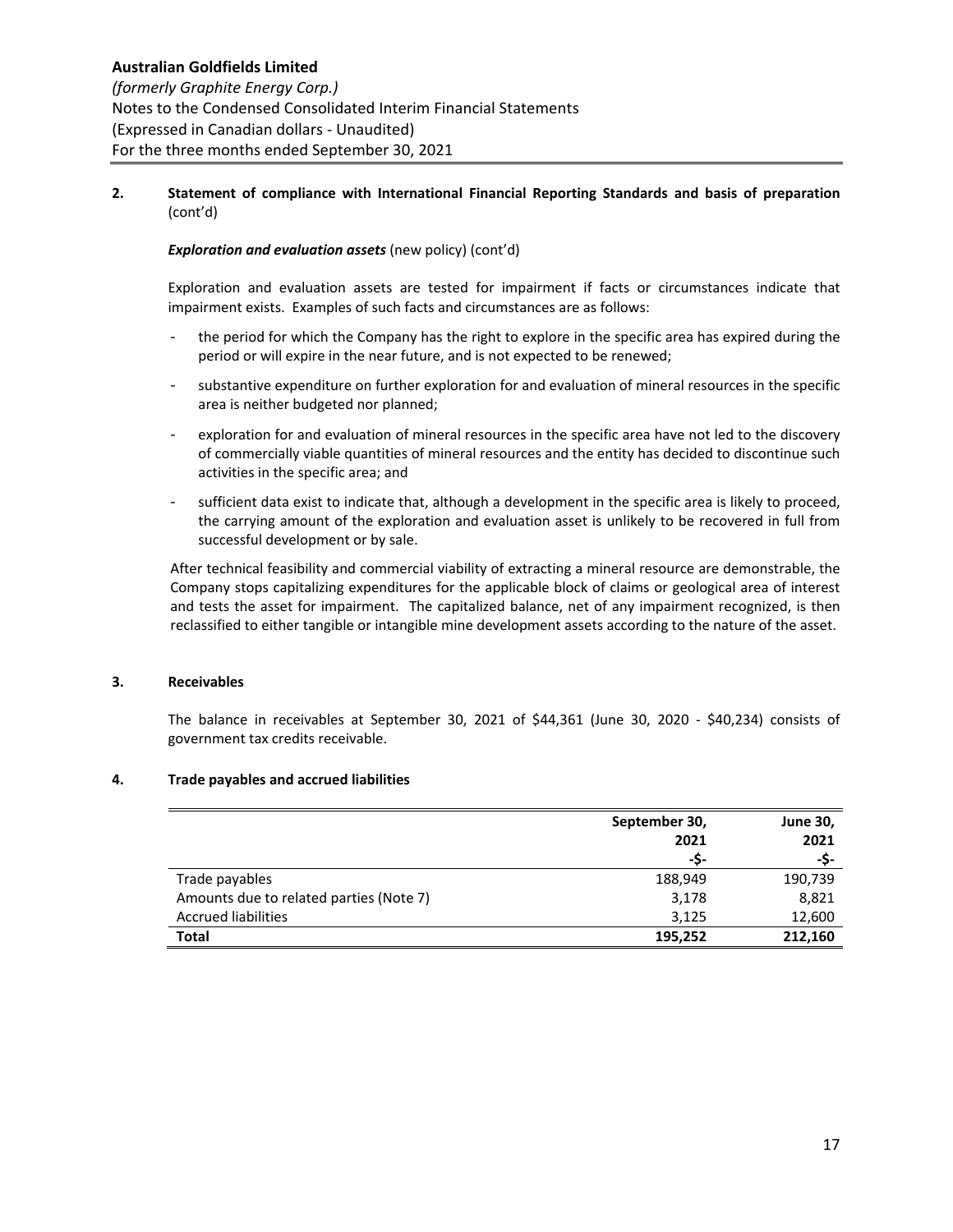# **5. Exploration and evaluation assets**

Capitalized acquisition costs with respect to the properties are \$2,122,915 (June 30, 2020 ‐ \$2,122,915).

#### **Pilbara gold district, Beatons River project area, Western Australia**

During the year ended June 30, 2021, the Company acquired all of the outstanding shares of Pilbara Gold Group Pty Ltd. ("Pilbara"). Pursuant to an acquisition agreement dated June 16, 2020 (the "Agreement") by and among the Company and Pilbara, the Company has acquired a 100% ownership of a property package consisting of seven tenements located in five districts in the Beatons River Project area, Pilbara Gold District in Western Australia (the "Property"), by way of the purchase of all of the issued and outstanding shares of Pilbara.

Common share issuances to the Pilbara Shareholders in connection to the acquisition agreement are as follows:

(a) 7,500,000 common shares on closing of the Transaction (issued) and released as follows

‐30% of the common shares will be released on July 13, 2021;

‐35% of the common shares will be released on November 10, 2021; and

‐35% of the common shares will be released on March 10, 2022.

The fair value of shares issued was estimated using a commonly used option model that estimates the discount related to the lack of marketability of the shares from the contractual restriction.

 (b) 2,500,000 common shares on completion of drilling program of not less than 4,000 meters on the Property;

(c) 2,500,000 common shares on the announcement of greater than 500,000 ounces of gold collectively within the Property as defined in a resource calculated compliant to NI 43-101; and

(d) 2,500,000 common shares on the announcement of greater than 1,000,000 ounces of gold collectively within the Property, as defined in NI 43‐101.

Additionally, the parties agreed that a 2% net smelter royalty ("NSR") will be held by the current Pilbara Shareholders on the Property. One percent of the NSR will be made available for purchase by the Company for a purchase price of \$1,500,000 per 1% point. On closing of the Transaction, 100% of the issued and outstanding shares of Pilbara were assigned to the Company.

In addition, the Company issued 750,000 finders shares in connection to the acquisition agreement. Certain shares are contingent on the achievement of certain milestones ((b), (c), (d)). As at the acquisition date, management determined these performances to be remote and as a result, these share payments were not included in the purchase price.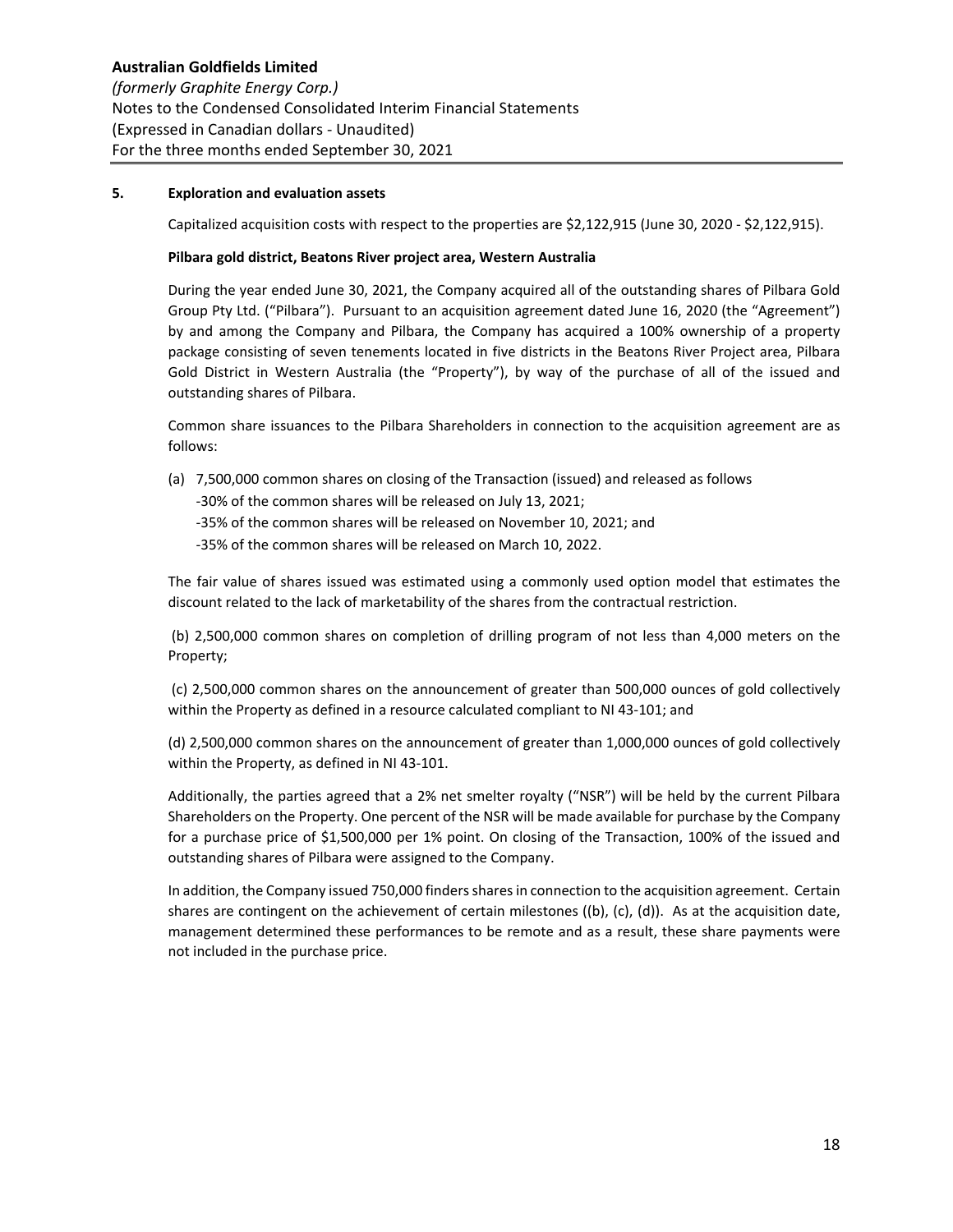# **5. Exploration and evaluation assets** (cont'd)

The Company accounted for the purchase of Pilbara as an asset acquisition as it did not meet the definition of a business under IFRS 3, "Business Combinations". The following table summarizes the allocation of the purchase price to the fair value of the assets acquired and liabilities assumed at the date of acquisition.

| <b>Consideration paid:</b>                          |           |
|-----------------------------------------------------|-----------|
| Fair value of 7,500,000 consideration shares issued | 1,850,000 |
| Fair value of 750,000 finder's shares issued        | 247,500   |
| <b>Transaction fees</b>                             | 24,835    |
|                                                     | 2,122,335 |
|                                                     |           |
| Net asset acquired                                  |           |
| Cash                                                | 702       |
| Exploration and evaluation assets                   | 2,122,915 |
| Accounts payable                                    | (1,282)   |
|                                                     | 2,122,335 |

# **6. Share capital and reserves**

#### *Authorized share capital*

An unlimited number of common shares without par value.

#### *Issued share capital*

As at the period ended September 30, 2021, there are 30,663,065 (June 30, 2021 – 30,663,065) issued and fully paid common shares.

On March 15, 2021, pursuant to the acquisition agreement the Company issued 8,250,000 common shares on closing of the acquisition of Pilbara (issued). The Company recorded the shares at fair value on the issuance date of \$2,097,500. 30% of the 7,500,000 shares issued is subject to a 4‐month hold, 35% is subject to a 8‐month hold period, and 35% is subject to a 12‐months hold period (Note 5).

On August 17, 2020, the Company closed a private place financing issuing 13,000,000 units at a price of \$0.20 per unit for gross proceeds of \$2,600,000. Each unit is comprised of one common share and one common share purchase warrant. Each warrant allows the holder to purchase one common share of the Company at a price of \$0.35 per share for a period of three years from the date of closing of the private placement. The warrants are subject to an acceleration provision, whereby if the Company's shares close at or above \$0.40 per share for more than 10 consecutive trading days, the holder will have 30 days from that date to exercise the warrant or it will expire.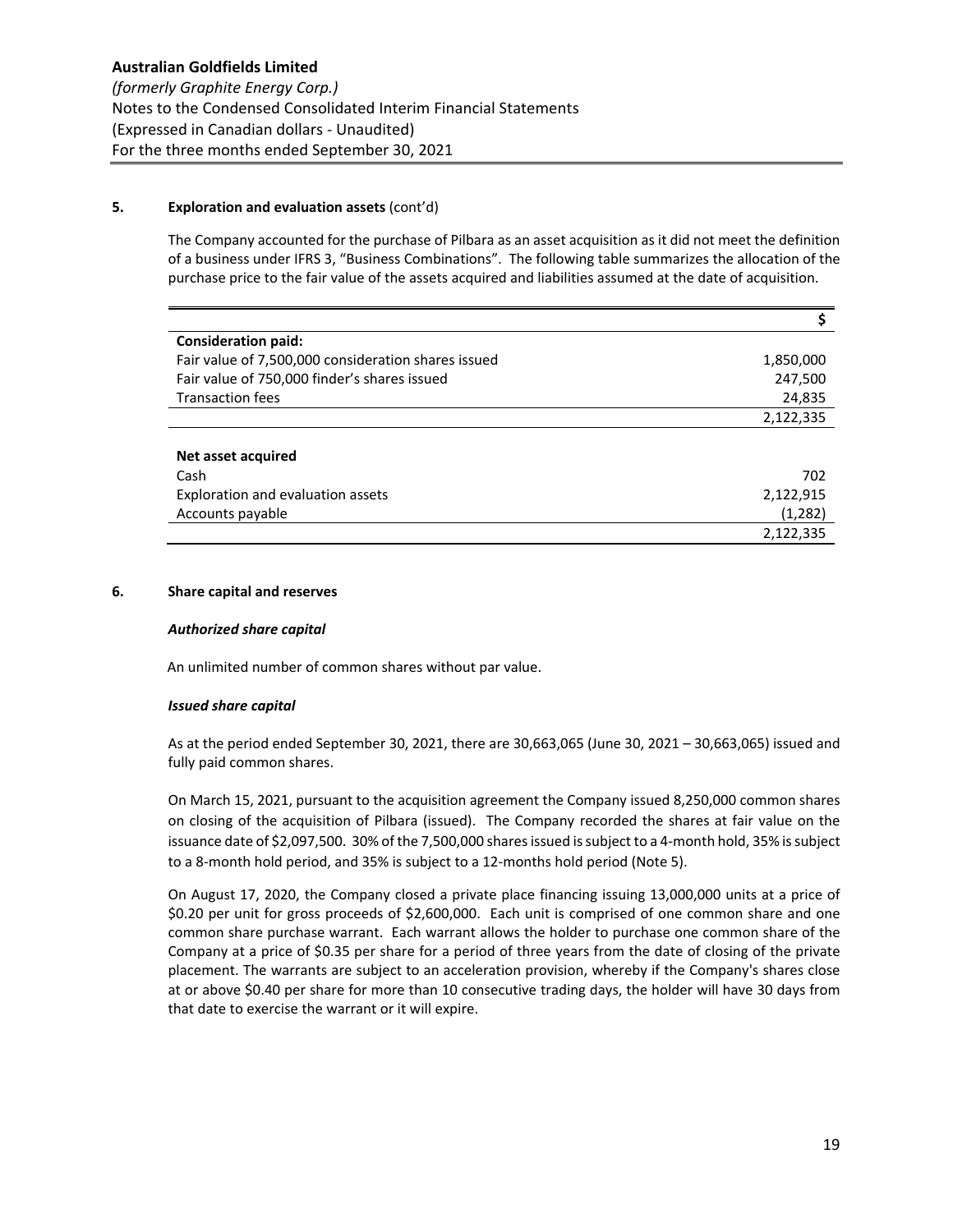# **6. Share capital and reserves** (cont'd)

In connection to this private placement, the Company paid finder's fees totaling \$82,000 and issued 930,000 finder's warrants (valued at \$464,506). In addition, the Company incurred other issuance expenses of \$18,049. The Finder's warrants are non-transferable and exercisable on the same terms as the warrants issued in the private placement.

On October 1, 2020 the Company closed a non‐brokered private placement issuing 597,014 units (the "Units"), at a price of \$0.5025 per Unit for gross proceeds of \$300,000. Each Unit is comprised of one common share and one transferable common share purchase warrant. Each warrant allows the holder to purchase one common share of the Company at a price of \$0.75 per share for a period of three years from the date of closing of the private placement.

#### *Warrants*

The following table summarizes information about the warrant transactions during the period ended September 30, 2021 and the year ended June 30, 2021:

|                                                   |            | Weighted<br>average |
|---------------------------------------------------|------------|---------------------|
|                                                   | Number of  | exercise price      |
|                                                   | warrants   |                     |
| Outstanding, June 30, 2020                        | -          |                     |
| Issued                                            | 14,527,014 | 0.37                |
| Outstanding, June 30, 2021 and September 30, 2021 | 14,527,014 |                     |

|                  | <b>Exercise Price</b> | Number of       |
|------------------|-----------------------|-----------------|
| Expiry Date      |                       | <b>Warrants</b> |
| August 18, 2023* | 0.35                  | 13,930,000      |
| October 2, 2023  | 0.75                  | 597,014         |

In connection with a private placement, the Company issued 930,000 finder's warrants at an exercise price of \$0.35 per share for a period of 3 years. The fair value of the finder's warrants is \$464,506 determined using on the Black‐Scholes Option Pricing model, using a risk‐free interest rate of 0.36%, expected life of 2 years, volatility of 125%, and 0% dividend and forfeiture rates.

*\*The warrants are subject to an acceleration provision, whereby if the Company's Shares close at or above \$0.40 per Share for more than 10 consecutive trading days, the holder will have 30 days from that date to exercise the warrant or it will expire.*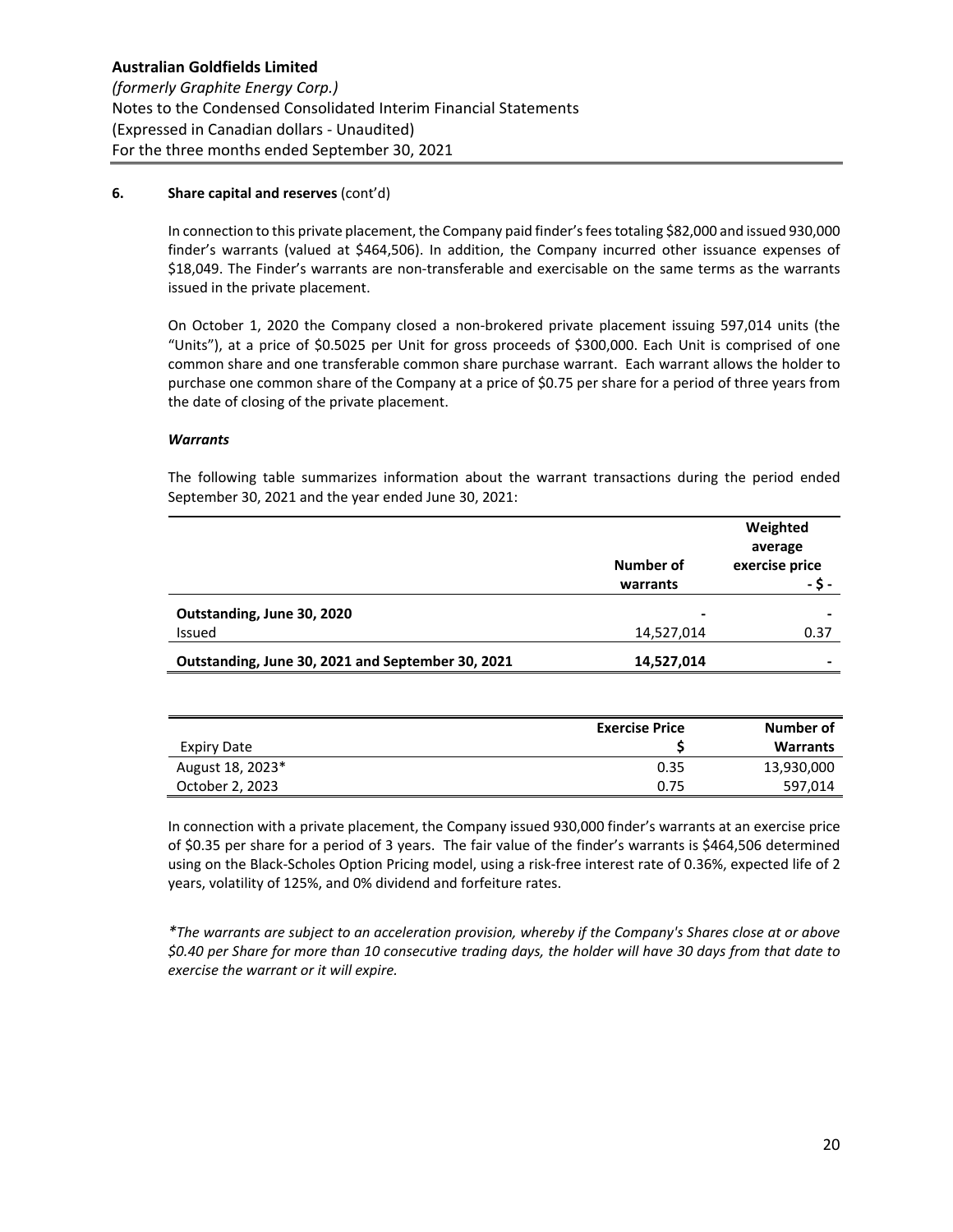# **6. Share capital and reserves** (cont'd)

#### *Stock options*

The Board has approved a Stock Option Plan, designed for selected employees, officers, directors, consultants and contractors, to incentivize such individuals to contribute toward the Company's long‐term goals, and to encourage such individuals to acquire shares as long‐term investments. The Stock Option Plan is administered by the Board and authorizes the issuance of stock options not to exceed a total of 10% of the number of shares issued and outstanding from time to time. The terms of any award are determined by the Board, provided that no options may be granted at less than the fair market value of shares as of the date of the grant. The maximum term of the options is ten years.

On August 21, 2020, the Company granted incentive stock options to purchase a total of 2,100,000 common share at an exercise price of \$0.66 per share for a period of five years to certain directors, consultants and advisory board members in accordance with the provisions of its stock option plan. The fair value of the options granted is \$1,163,137, based on the Black‐Scholes Option Pricing Model, using a risk‐free interest rate of 0.36%, expected life of 5 years, volatility of 125%, and 0% dividend and forfeiture rates.

In April 2021, the Company cancelled 2,100,000 stock options and issued 3,050,000 replacement options at an exercise price of \$0.20 per share for a period of five years. The Company recorded additional sharebased compensation of \$205,993, based on the Black‐Scholes Option Pricing Model, using a risk‐free interest rate of 0.90%, expected life of 5 years, volatility of 125%, and 0% dividend and forfeiture rates.

The following table summarizes information about the stock options during the period ended September 30, 2021 and the year ended June 30, 2021:

|                                                   | <b>Options</b> |                |  |
|---------------------------------------------------|----------------|----------------|--|
|                                                   |                | Weighted       |  |
|                                                   |                | average        |  |
|                                                   | Number of      | exercise price |  |
|                                                   | options        | - \$ -         |  |
| Outstanding, June 30, 2020                        | -              |                |  |
| Issued                                            | 5,150,000      | 0.39           |  |
| Cancelled                                         | (2,100,000)    | 0.66           |  |
|                                                   |                |                |  |
| Outstanding, June 30, 2021 and September 30, 2021 | 3,050,000      | 0.20           |  |

| Expiry Date  | <b>Exercise Price</b> | <b>Number of Options</b> |
|--------------|-----------------------|--------------------------|
| May 27, 2026 | \$ 0.20               | 3,050,000                |

As at September 30, 2021, the options had a weighted average life of 4.66 years (June 30, 2021 ‐ 4.91 years).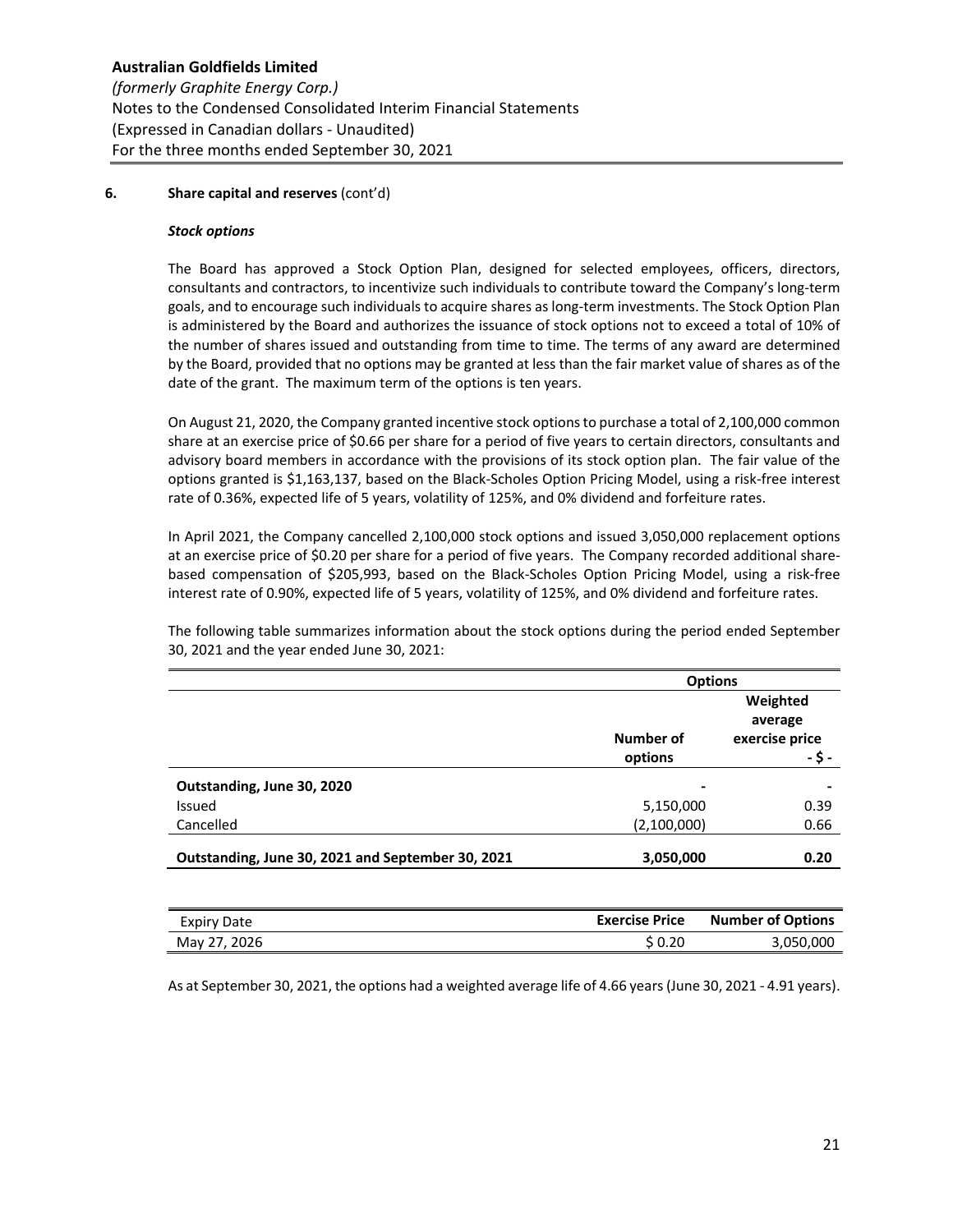# **6. Share capital and reserves** (cont'd)

#### *Reserve*

The share-based payment and warrant reserves records items recognized as share-based compensation expense until such time that the stock options or warrants are exercised, at which time the corresponding amount will be transferred to share capital.

During the period ended September 30, 2021, there was no reserves activities.

During the year ended June 30, 2021, the Company recorded \$1,369,130 to reserves in connection to stock options issued and \$464,506 in connection to finder warrants in connection to the private placement financing during the year.

# **7. Related party transactions**

# *Balances*

The following amounts due to related parties are included in trade payables and accrued liabilities (Note 4) and have arisen from the unpaid portion of certain fees disclosed below as well as amounts owing for expense reimbursements. These amounts are unsecured, non‐interest bearing and have no fixed terms of repayment.

|                                                            | September 30,<br>2021<br>- S - | <b>June 30,</b><br>2021<br>- \$ - |
|------------------------------------------------------------|--------------------------------|-----------------------------------|
| Companies controlled by directors and/or an officer of the |                                |                                   |
| Company                                                    | 3,178                          | 8,821                             |
| Director and/or officer of the Company                     | $\overline{\phantom{a}}$       |                                   |
|                                                            | 3,178                          | 8,821                             |

# *Transactions*

During the period ended September 30, 2021, the Company incurred management fees of \$37,554 (2020 ‐ \$40,176) to the CEO of the Company, director fees of \$30,000 (2020 ‐ \$30,000) to a company controlled by a director of the Company, consulting fees of \$30,000 (2020 ‐ \$30,000) with a company controlled by the CFO of the Company which are included recorded in consulting, management and director fees and consulting and geological fees of \$9,445 (2020 ‐ \$nil) recorded in exploration fees to a company controlled by a director of the Company and. The Company also incurred \$553,875 in share-based payments to directors and officers of the Company during the three months ended September 30, 2020.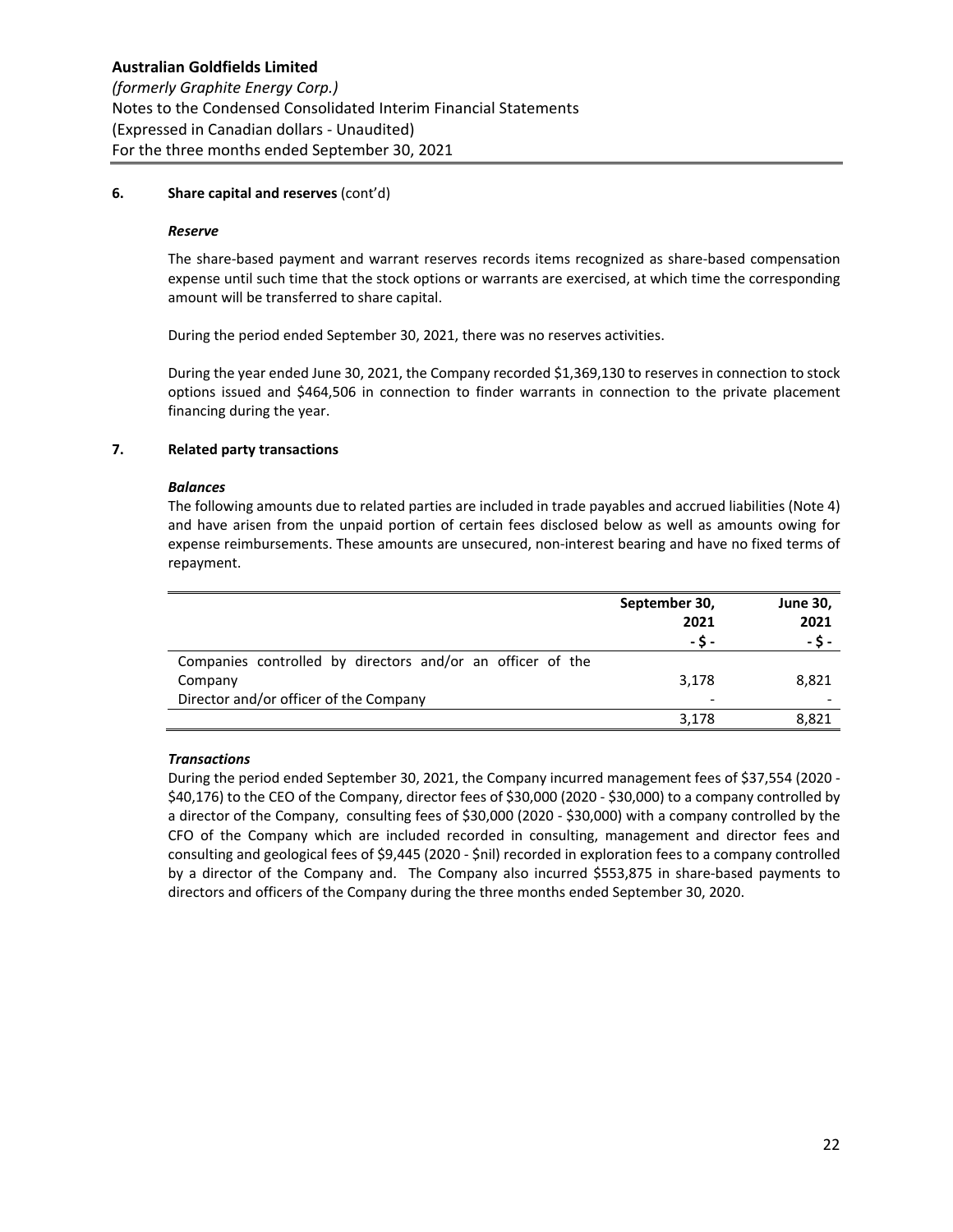# **8. Financial risk and capital management**

The Company is exposed in varying degrees to a variety of financial instrument related risks. The Board of Directors approves and monitors the risk management processes, inclusive of documented investment policies, counterparty limits, and controlling and reporting structures. The type of risk exposure and the way in which such exposure is managed is summarized as follows:

# *Credit risk*

Credit risk is the risk that one party to a financial instrument will fail to discharge an obligation and cause the other party to incur a financial loss. The Company's primary exposure to credit risk is on its cash held in bank accounts. The majority of cash is deposited in bank accounts at a major bank in Canada, and a minimal cash balance held in Australia. As most of the Company's cash is held by one bank there is a concentration of credit risk. This risk is managed by using major banks that are high credit quality financial institutions as determined by rating agencies. Credit risk is assessed as low.

# *Liquidity risk*

Liquidity risk is the risk that the Company will not be able to meet its financial obligations as they fall due. The Company has a planning and budgeting process in place to help determine the funds required to support the Company's normal operating requirements on an ongoing basis. The Company ensures that there are sufficient funds to meet its short‐term business requirements, taking into account its anticipated cash flows from operations and its holdings of cash.

Historically, the Company's sole source of funding has been the issuance of equity securities for cash, primarily through private placements. The Company's access to financing is always uncertain. There can be no assurance of continued access to necessary levels of equity funding. Liquidity risk is assessed as high.

#### *Foreign exchange risk*

Foreign currency risk is the risk that the fair values of future cash flows of a financial instrument will fluctuate because they are denominated in currencies that differ from the respective functional currency. As at September 30 2021, the Company has financial assets denominated in the US Dollar, which will be affected by changes in the exchange rate between the Canadian Dollar and the US Dollar.

If the Canadian dollar changes by one percent against the US Dollar, with all other variables held constant, the impact on the Company's foreign denominated financial instruments would result in a nominal change in profit or loss.

#### *Interest rate risk*

Interest rate risk is the risk that the fair value of future cash flows of a financial instrument will fluctuate because of changes in market interest rates. The Company is not exposed to significant interest rate risks.

# *Capital Management*

The Company's policy is, if permitted by market conditions, to maintain a strong capital base so as to support investor and creditor confidence and support future development of the business. The capital structure of the Company consists of equity, comprising share capital and reserves net of accumulated deficit. The Company is not subject to any externally imposed capital requirements and there were no changes to the Company's capital management for the period ended September 30, 2021.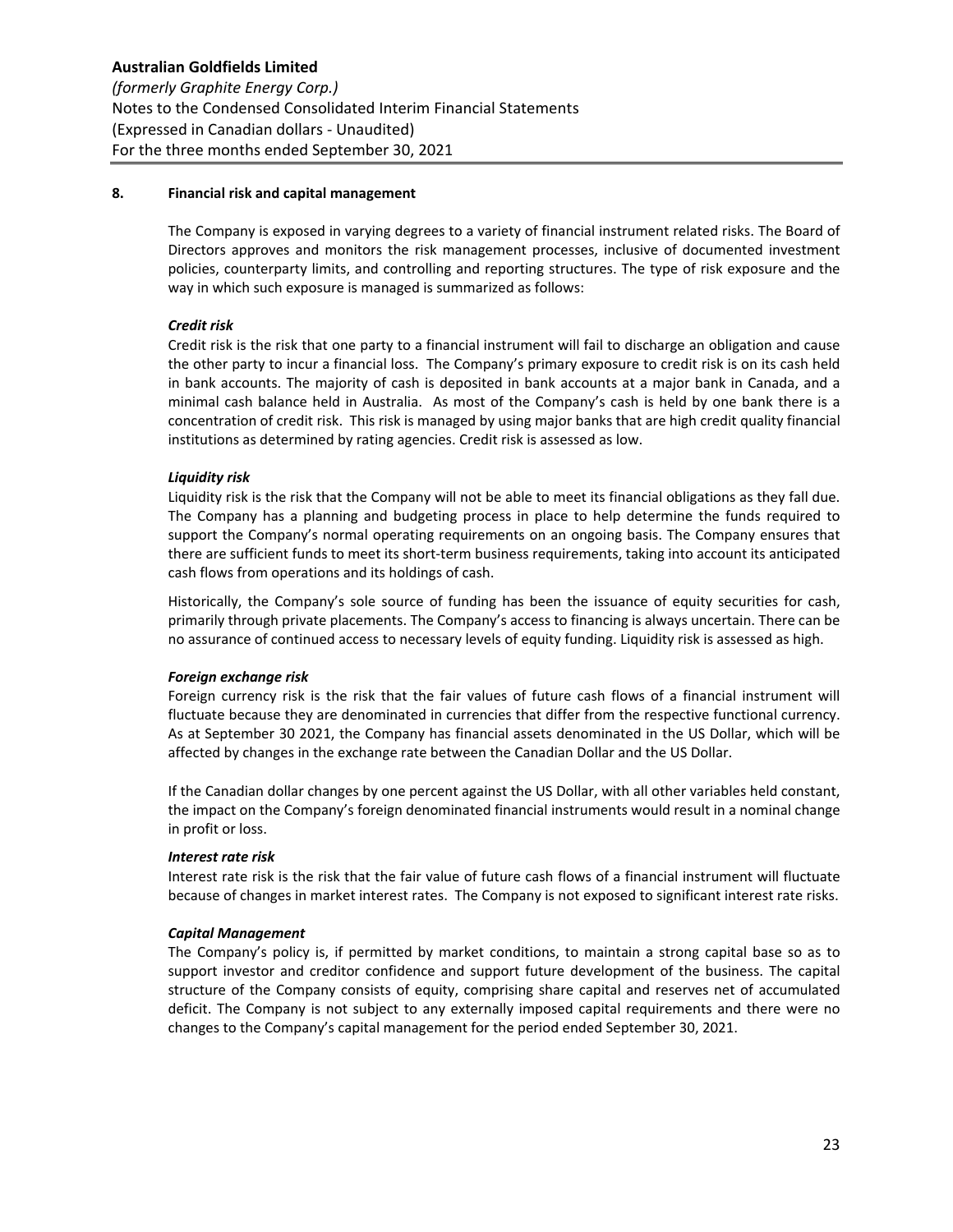*(formerly Graphite Energy Corp.)* Notes to the Condensed Consolidated Interim Financial Statements (Expressed in Canadian dollars ‐ Unaudited) For the three months ended September 30, 2021

# **8. Financial risk and capital management** (cont'd)

# *Fair value*

The Company's financial instruments consist of cash and trade payables. The fair value of these financial instruments approximates their carrying values due to the short-term nature of these investments.

Financial instruments measured at fair value are classified into one of three levels in the fair value hierarchy according to the relative reliability of the inputs used to estimate the fair values. The three levels of the fair value hierarchy are:

- Level 1 Unadjusted quoted prices in active markets for identical assets or liabilities;
- Level 2 Inputs other than quoted prices that are observable for the asset or liability either directly or indirectly; and
- Level 3 Inputs that are not based on observable market data.

Cash is measured at fair value using Level 1 inputs.

# **9. Exploration**

 The following table summarizes the **e**xploration expenditures incurred during the period ended September 30, 2021 and the year ended June 30, 2021:

|                             | September 30,<br>2021<br>-\$- | <b>June 30,</b><br>2021<br>-\$- |
|-----------------------------|-------------------------------|---------------------------------|
|                             |                               |                                 |
|                             |                               |                                 |
| Fieldwork                   | 64,406                        |                                 |
| Geologists                  | 20,450                        | -                               |
| Survey, Mapping and reports | 8,738                         | 114,590                         |
| <b>Others</b>               | $\overline{\phantom{a}}$      | 41,362                          |
| <b>Total</b>                | 93,594                        | 158,850                         |